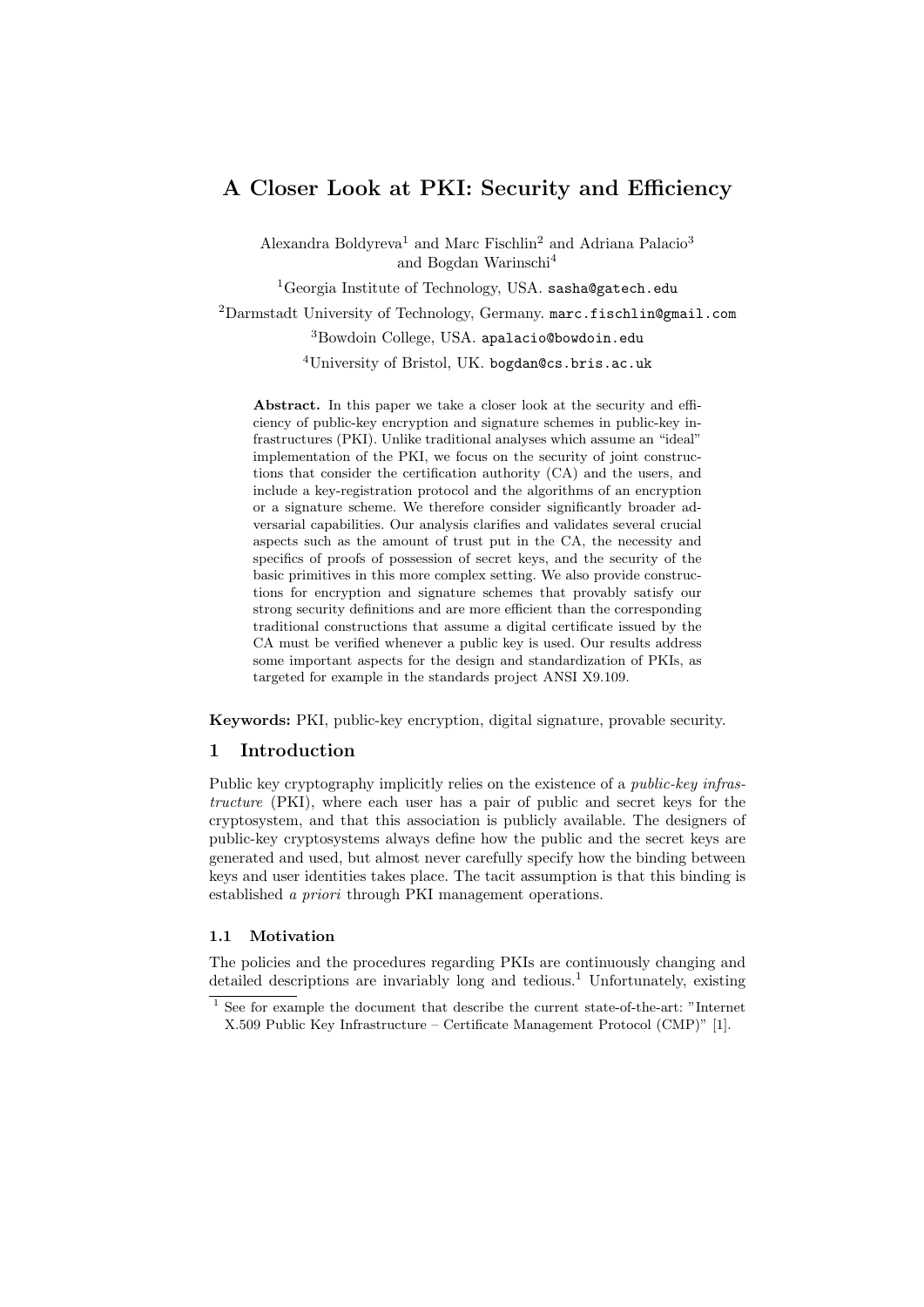literature still does not answer several important questions. What exactly is the certification authority  $(CA)$ , the entity that links public keys to identities, trusted not to do? Can and should some degree of security be ensured even when the CA is malicious or becomes compromised? Proofs of possession (POP) —in which a user proves possession of the secret key when registering a public key with the CA— are a defense mechanism for protecting against rogue-key and key-substitution attacks, but what exactly should they be and, more importantly, are they really necessary?

A question that is perhaps even more important is whether provably-secure encryption and signature schemes are indeed secure when used in a particular PKI. Although it is largely believed to be the case, the question is far from moot since most existing schemes are analyzed in settings where compositional aspects are neglected. In particular, the security of the combination of a key-registration protocol with existing encryption or signature schemes does not immediately follow from the security of the individual components. In principle, by cleverly combining its ability to attack the key-registration protocol and its ability to attack the primitive (encryption or signatures), an adversary could mount a successful attack against the joint construction.

Limitations of security analyses that do not explicitly include the behavior of the CA or the key-registration protocol have been previously pointed out in other contexts. In the case of key exchange, Shoup [41] suggests that registration of public keys should be considered explicitly as part of the key agreement protocol to be analyzed. Kaliski [27] exemplifies the importance of such measures by presenting unknown key-share attacks on the MQV key exchange protocol [34]. These attacks could have been discovered with a thorough analysis that considers the CA as an active party participating in the protocol. We review further related work at the end in Section 5.

#### 1.2 Contributions

In this paper we initiate a study of PKIs with respect to security of the two most important public-key primitives: encryption and digital signature schemes. Our main motivation is to answer the questions raised above and other related issues.

Models. Security arguments in the absence of rigorous models do not provide strong security guarantees, and such models are conspicuously absent in the case of PKIs. Our first contribution are rigorous definitions for primitives when used in this setting together with appropriate security notions. The inherent complexity of the PKI settings, the non-typical adversarial powers, and the difficulty of precisely identifying the situations that constitute a security breach make the design of such models an entirely non-trivial task.

Since security goals depend on the primitive used, we treat the cases in which keys are used for encryption and for signing separately. Specifically, we define two primitives, called certified encryption and certified signature schemes, and for each primitive we define a notion of security. Besides the standard algorithms for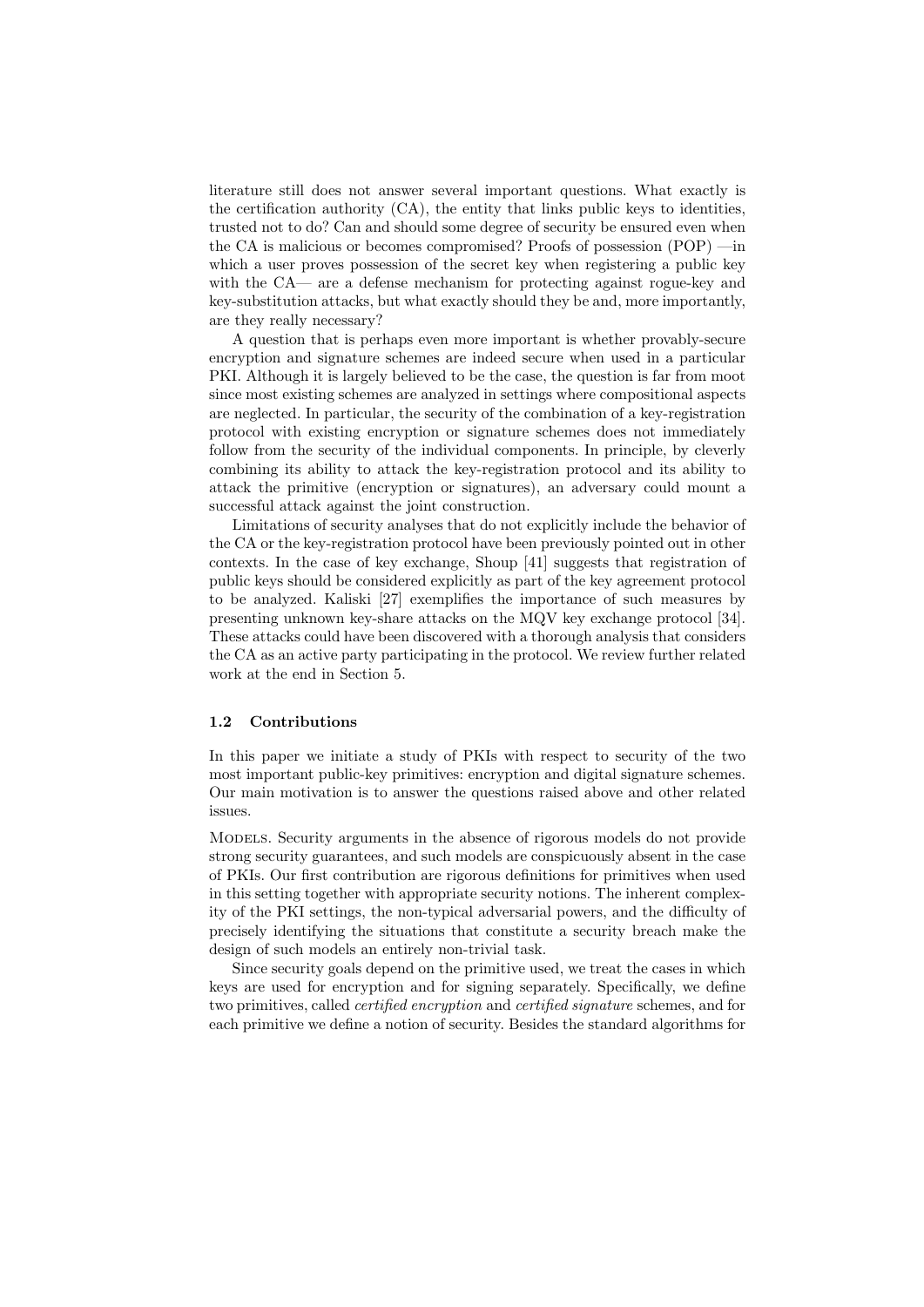encryption and signing, we model explicitly interactive protocols for registering the public keys with a CA. Consequently, our security notions are against an adversary with broad capabilities that take into account threats arising from the key-registration protocol, possibly run concurrently, the presence of several parties, including the users and the (possibly corrupt) CA. The details are in Sections 2, 3 and 4.

Our security definitions are general and powerful. The models we propose directly capture settings where users have multiple public keys, and where keys have additional attributes, such as an expiration date. They easily extend to handle hierarchical certification and certificate revocation. Moreover, while we capture the original goal for which PKI was invented we make flexible assumptions on how certification is achieved. In particular, schemes that aim at achieving certification but avoid the original mechanism of explicit certificates specific to the traditional PKIs (e.g. schemes similar to those in [21, 2]) can still be analyzed in our models. We provide a detailed discussion in Sections 3 and 4.

The design of our models in general and that of the security goals in particular are motivated by the "core" properties of the primitives, namely, confidentiality for encryption and integrity and authenticity for signatures. For protocols in which encryption schemes or signatures are used beyond these basic properties, e.g., encryption schemes used as commitments, additional analysis in light of the new goals is required. Yet, our attack model should be easily transferable to those scenarios, and only the security definitions would need to be adapted.

Analysis of Traditional Schemes. Next we focus on constructions that satisfy the proposed notions of security. We start with an analysis of "traditional" certified encryption and certified signature schemes. In these constructions, the CA uses a signature scheme to issue digital certificates, and then parties produce ciphertexts (resp., signatures) using a standard encryption (resp., signature) scheme. These schemes are defined in detail in Sections 3 and 4, respectively.

Although it seems folklore that the traditional approach is "secure", to the best of our knowledge no formal validation in a sound model with respect to clearly expressed security goals has been devised prior to our work. We offer a rigorous analysis that shows that these schemes are indeed secure in the appropriate security model we design. Our proof gives concrete security bounds that support recommendations for practical parameter choices. While expected, these results are important to increase confidence in the use of the schemes and allow to make security statements based on solid foundations. Our concrete security results are in Sections 3 and 4.

The results that we obtain regarding the design of proofs of possession are less expected, if not surprising. Our investigation shows that formal proofs of knowledge are not necessary for basic security of the certified encryption and signature schemes, and that simpler challenge-response protocols suffice. For signatures, the user simply signs a distinct message<sup>2</sup> provided by the CA. Perhaps

<sup>&</sup>lt;sup>2</sup> It is necessary to ensure that this message will not be signed by this user later. One way to achieve this, which is also our approach, is to prepend the "challenge" messages chosen by the CA with 0, and the messages the user signs with 1.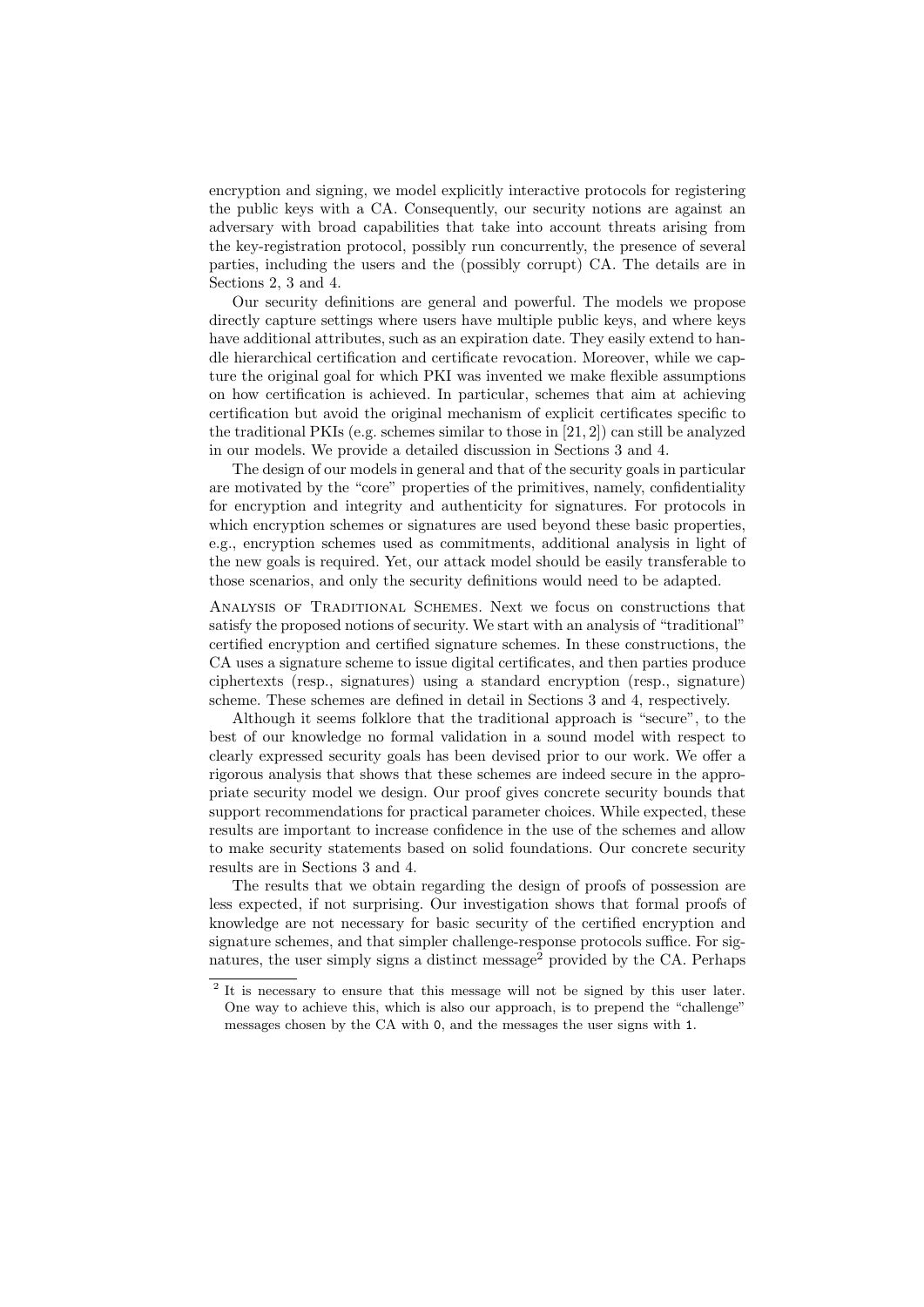surprisingly, we show that for basic encryption no proof of possession is required. Intuitively, in the case of encryption, this means that data privacy is not compromised if a user does not have the secret key associated to the public key it registers. We note that these results do not eliminate the proof-of-knowledge requirements imposed on these primitives in other settings (e.g.,  $[4, 11, 9, 24, 32,$ 36]) and only concern the security of certified encryption and signatures.

MORE EFFICIENT CONSTRUCTIONS. Since our models do not require that solutions use explicit certificates as in the traditional constructions, it is natural to ask if it is possible to obtain improvements over the traditional solutions, e.g., in terms of efficiency. We answer this question affirmatively. We present more efficient constructions for certified encryption and certified signature schemes that use implicit certificates therefore avoiding the explicit verification of the binding between public keys and identities.

Our certified encryption scheme uses a variant of ElGamal encryption [19] combined with implicit certificates realized through Schnorr signatures, and is proven secure according to our definition in the random oracle model [6] under the Computational Diffie-Hellman assumption. This scheme is more efficient than the traditional certified encryption scheme where the CA uses Schnorr signatures to issue explicit certificates and users employ ElGamal encryption<sup>3</sup>. For security parameter k the latter requires  $4.75k$  modular multiplications to encrypt (using the square-and-multiply exponentiation method combined with well-known speed-up techniques for multi-exponentiations) while our scheme only requires 3.25k multiplications, coming thus quite close to the performance of regular ElGamal encryption without certification.

For signatures, we propose a construction based on Schnorr signatures [38], provably secure according to our definition in the random oracle model under the Discrete Logarithm assumption. Compared to the traditional approach of using such signatures as explicit certificates, our solution reduces the average number of modular multiplications for verification from  $3.5k$  to  $1.875k$ , and thus achieves almost the same efficiency as regular Schnorr signatures without certification. Notice that the increase in efficiency comes at the expense of a loss in provable security due to looser reductions. It is an open problem to find tighter reductions.

We define the schemes and provide concrete security results in [10]. We note that in the stateful settings where valid certificates of the other parties are stored permanently, traditional schemes are the expedient choice. For the stateless case, however, our constructions offer computational savings over the traditional approach.

# 2 Modeling Public-Key Infrastructures

To model public-key infrastructures we assume that there is a designated party, the certification authority (CA), and a set of users. Each user has a unique identity  $ID \in \{0,1\}^*$  in form of an X.509 entry, an e-mail address or a similar

 $\frac{3}{3}$  Or a version of ElGamal that is IND-CCA secure in the random oracle model.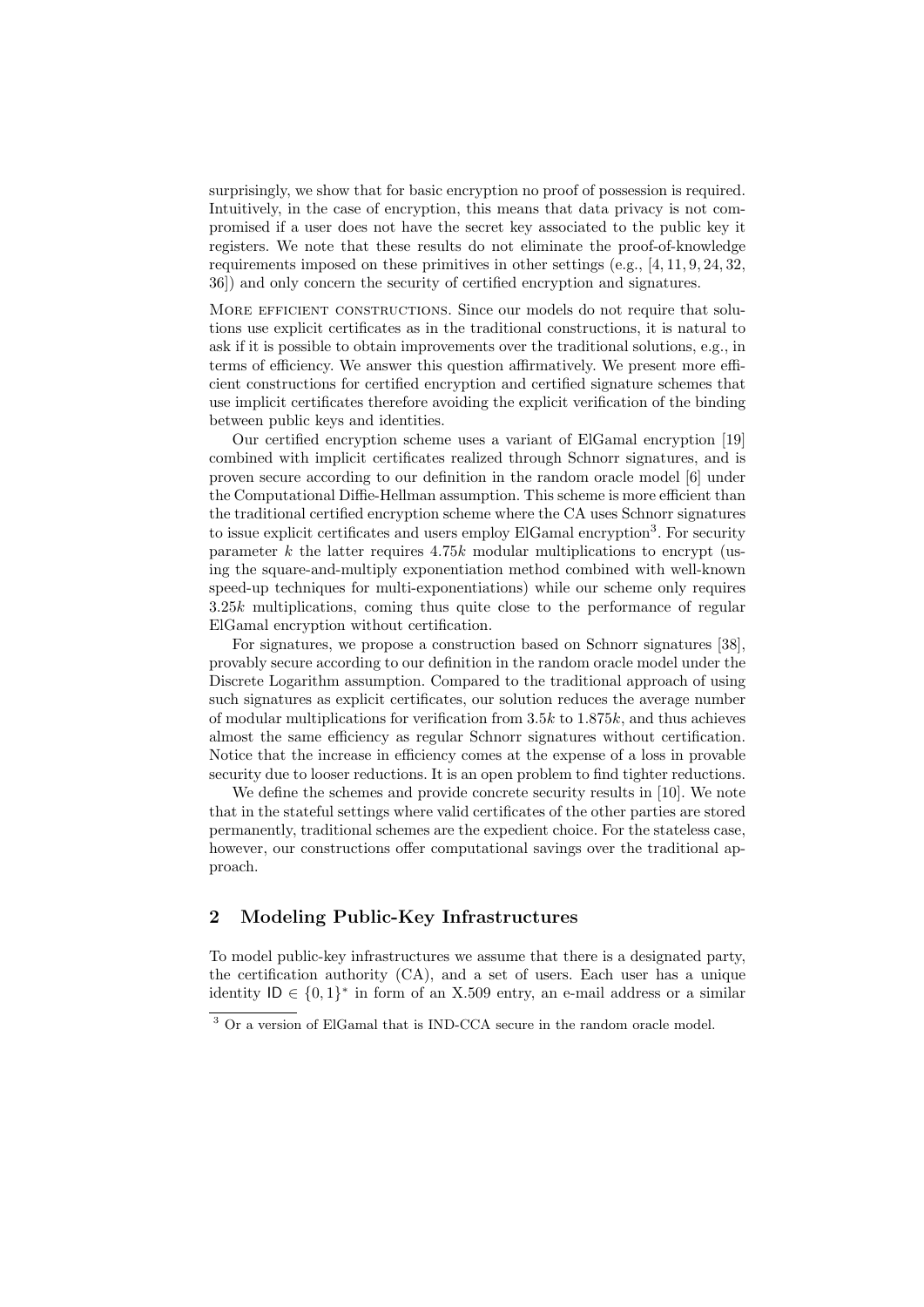distinguished name. The identity may also contain auxiliary information like an expiration date which refers for example to the contract period of an employee or to the validity period of the certificate.

CERTIFICATION AUTHORITY. The CA holds a public key  $pk_{CA}$  and a corresponding secret key  $sk_{\text{CA}}$ . We presume that the public key is authenticated and known to all parties, i.e., once it is published it cannot be changed by the adversary. This is usually accomplished by a hierarchical arrangement of CAs, each intermediate CA certifying the validity of the public key of its successor. Only the key of the root CA has to be authenticated by other means. Here we focus on the the simpler one-tier approach of having only one CA, i.e., our model can be viewed as a condensed hierarchy with our single CA as the root CA. We discuss the more general case of hierarchical CAs in [10].

Registration of Keys. Each user can register keys with the CA by running the registration protocol. The required validation of the user's identity ID is usually done before by the so-called registration authority (RA), which sometimes coincides with the CA. Checking the identity of the user wishing to register its public key is typically performed by the RA through personal identification and physical validation (e.g., with help of a passport or a driver license). Hence, this part is beyond our computational model and we simply assume that bindings between user identities and their public keys are authentic.

We do not assume the existence of private channels. We do, however, presume authenticated channels between the CA and the users, even though the user most likely does not have a certified signature key when the registration starts. Without this minimal assumption about authenticated communication achieving any reasonable security guarantee seems to be impossible. The assumption can be enforced by a variety of means that include for example having the certification authority confirm the registration of a key through regular mail, signed electronic mail (with the signature verification key included in  $pk_{\text{CA}}$ ), legally binding documents, or simply meeting in person.

The registration protocol itself is defined very generically. In this process the user derives a public key pk which may be used for encryption or signature verification and a secret key sk for decrypting or signing. We do not specify how the keys are generated (i.e., picked by the user alone or generated jointly between the user and the CA), yet we postulate that the CA should not be able to learn the corresponding secret key of the user. This inevitably requires interaction between both parties. The user also obtains a certificate cert which, classically, is an explicit certificate of type X.509, including the CA's signature. But since we also use other approaches like implicit certificates cert should be rather thought of as an arbitrary, possibly empty string. We assume, however, that each pair  $(1D, pk)$ , where pk is registered, is unique; this can be achieved as is done for X.509 certificates by issuing serial numbers or other auxiliary information.

Revocation. For simplicity, we do not introduce revocation techniques in our basic model. Due to the lack of space the discussion on how to augment our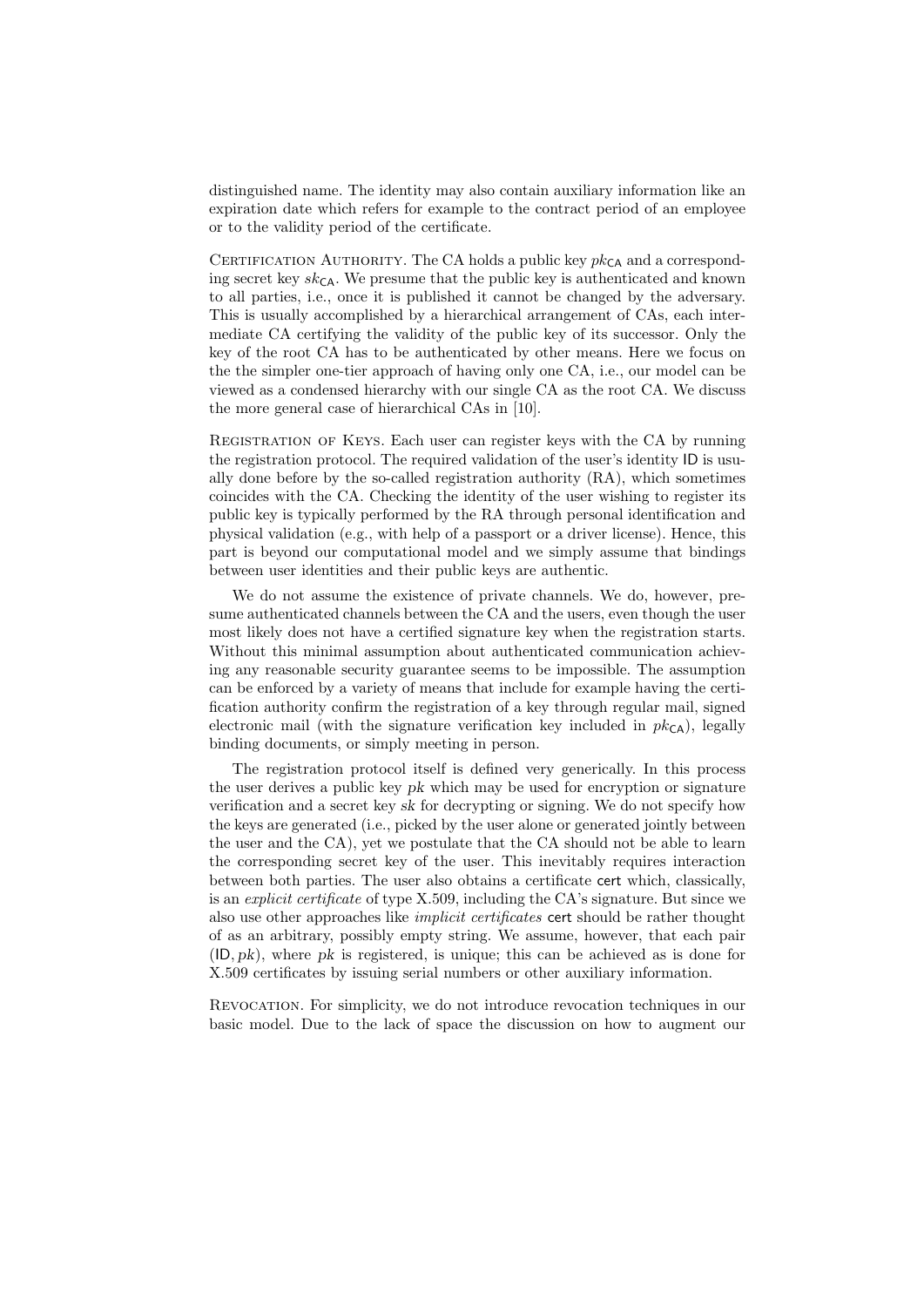definitions and schemes to address revocations is delegated to the full version of the paper [10].

# 3 Secure Encryption in Public-Key Infrastructures

SYNTAX OF CERTIFIED ENCRYPTION SCHEMES. A certified encryption scheme is a tuple  $CS = (\mathcal{EG}, \mathcal{K}, (\mathcal{C}, \mathcal{U}), \mathcal{E}, \mathcal{D})$  of probabilistic polynomial-time algorithms:

- EG is a randomized parameter-generation algorithm. It takes input  $1^k$ , where  $k$  is the security parameter, and outputs some global parameters  $I$ , available to all parties. For sake of readability we omit I from the input of the parties.
- $K$  is a randomized key-generation algorithm. It takes input I, and outputs a pair  $(pk_{CA}, sk_{CA})$  consisting of a public key and a matching secret key.
- $(C, U)$  is a pair of interactive randomized algorithms forming the (two-party) public-key registration protocol. C takes input a secret key  $sk_{CA}$ . U takes input the identity ID of a user and the public key  $pk_{CA}$  corresponding to  $sk_{CA}$ . As result of the interaction, the output of  $C$  is (ID,  $pk$ , cert), where  $pk$  is a public key and cert is an issued certificate. The local output of  $U$  is (ID, pk, sk, cert), where sk is a secret key that user ID uses to decrypt ciphertexts. We write  $((ID, pk, cert), (ID, pk, sk, cert)) \xleftarrow{\$} (\mathcal{C}(sk_{CA}), \mathcal{U}(ID, pk_{CA}))$  for the result of this interaction. Either party can quit the execution prematurely, in which case the output of the party is set to  $\bot$ .
- $\mathcal E$  is a randomized *encryption* algorithm that takes input a user's identity ID, a public encryption key pk, a certificate cert, the authority's public key  $pk_{CA}$ , and a message  $M \in \text{MsgSp}(I)$ , and outputs a ciphertext  $C \in \{0,1\}^* \cup \{\perp\}.$
- $\mathcal D$  is a deterministic *decryption* algorithm which takes input a user's identity ID, a secret decryption key sk, a certificate cert, the authority's public key  $pk_{CA}$ , and a ciphertext C, and outputs  $M \in \text{MsgSp}(I) \cup \{\perp\}$ . If  $M = \perp$  we say that the ciphertext C is invalid (relative to  $ID, sk, cert, pk_{CA}$ ).

The scheme is *correct* iff for any parameters I, any  $pk_{CA}$ , any message  $M \in$  $\text{MsgSp}(I)$ , any user ID, and any  $((ID, pk, cert), (ID, pk, sk, cert)) \overset{\$} \leftarrow (CA(sk_{CA}),$  $\mathcal{U}(\mathsf{ID}, \mathrm{pk}_\mathsf{CA}) ), \text{ and any } C \stackrel{\hspace{0.1em}\mathsf{\scriptscriptstyle\$}}{\leftarrow} \mathcal{E}(\mathsf{ID}, \mathrm{pk}, \mathsf{cert}, \mathrm{pk}_\mathsf{CA}, M)], \text{ it holds that } \mathcal{D}(\mathsf{ID}, \mathrm{sk}, \mathsf{Cat}) \subset \mathsf{Cat}(\mathsf{ID}, \mathsf{pk}_\mathsf{CA}, M).$  $pk_{CA}$ , cert,  $C$ ) = M.

REMARK 1. Our syntax does not explicitly deal with verifying the certificates, even though this may be necessary for security of the scheme. We assume that the constructions include such checks as part of their encryption algorithms.

REMARK 2. The certificateless encryption schemes of [21, 2] are special cases of certified encryption schemes where the certificate cert is empty.

SECURITY OF CERTIFIED ENCRYPTION SCHEMES. We start with an informal discussion of the more interesting aspects of our model for secure certified encryption, and motivate some of the design choices that we made.

We envision a powerful adversary that is allowed to even corrupt the CA (i.e. learn its secret key and act on its behalf). At a superficial glance it may seem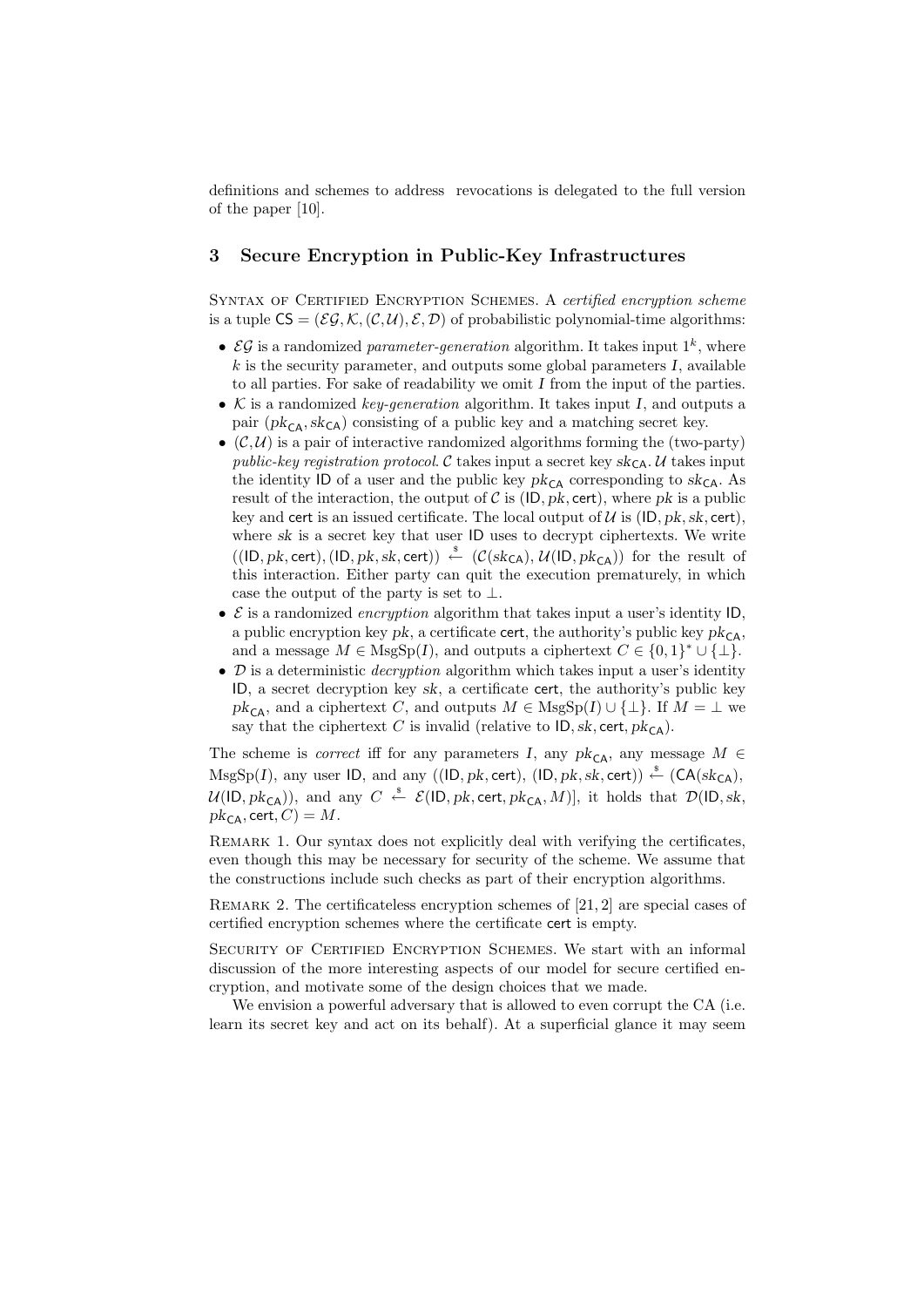that no security requirements would make sense in this case since under these circumstances the adversary could create new keys with valid certificates on behalf of honest users, and then decrypt any ciphertext created with these keys. We wish however to ensure that even if the CA is corrupt, the communication encrypted with keys truly registered by honest users is still protected. At least that requires the CA not to have users' secret keys. This requirement is somewhat akin to forward security. Without loss of generality, we treat the case when the corruption of the CA is static, i.e., the adversary decides at the beginning of its execution whether to control the CA or not. Indeed, we are able to show that our definition is equivalent (up to a constant factor in the security statement) to the analogous definition where the adversary can corrupt the CA at any point  $(see [10]).$ 

Naturally the fundamental security requirement for certified encryption is privacy of encrypted data. However, as discussed in the introduction, we take into account potential threats arising from the use of the registration protocol. In particular, we require that an adversary cannot pass as genuine (registered) an unregistered key upon an honest user, in a way that allows the adversary to recover messages encrypted with this key. In other words, encryptions with unregistered keys can not be decrypted by the adversary.

Our model uses the standard definitional idea of indistinguishabiliy [22] captured via left-right encryption oracles [5]. The left-right encryption oracle is initialized with a secret bit b and encrypts either the left message  $M_0$  or the right message  $M_1$  of the two messages submitted by the adversary. The oracle is universal in the sense that the adversary can query it about any party ID and for any (not necessarily valid) key/certificate pair pk, cert. We restrict the kind of queries that are allowed in order to exclude trivial attacks. We demand that either (1) user ID is honest and  $(ID, pk, cert)$  has been registered before with the CA, or  $(2)$  (ID,  $pk$ , cert) is not registered but the CA is still honest.

The first condition covers the case of "standard" queries for proper keys of honest users, and encompasses the case when the CA might be corrupt. The second restriction prevents the adversary to register a key for some honest user (after corrupting the CA) and to determine the bit b easily. Also, if the CA is corrupt then the adversary can generate a certificate for any user locally, without invoking the registration protocol. This would also allow the adversary to create unregistered keys for which the oracle produces a valid ciphertext and which the adversary can still decrypt. Hence, we only permit queries where the key of the user has not been registered with the honest CA.

Finally, we emphasize that in our model we do not assume that the communication between the users and the CA is encrypted, i.e., we assume public channels. We therefore avoid the "chicken-and-egg"-like problem: how to assume secret transmissions if one is still trying to establish a public encryption key through this communication?

Definition 1. *[Security of Certified Encryption Schemes]* Let  $CE = (G, K,$  $(C, U), \mathcal{E}, \mathcal{D}$ ) be a certified encryption scheme. We associate to scheme CE, an adversary A, and a bit b the experiments  $\text{Exp}_{\text{CE},\mathcal{A},b}^{\text{cenc-ind-atk}}(k)$  for atk  $\in \{\text{cpa},\text{cca}\}.$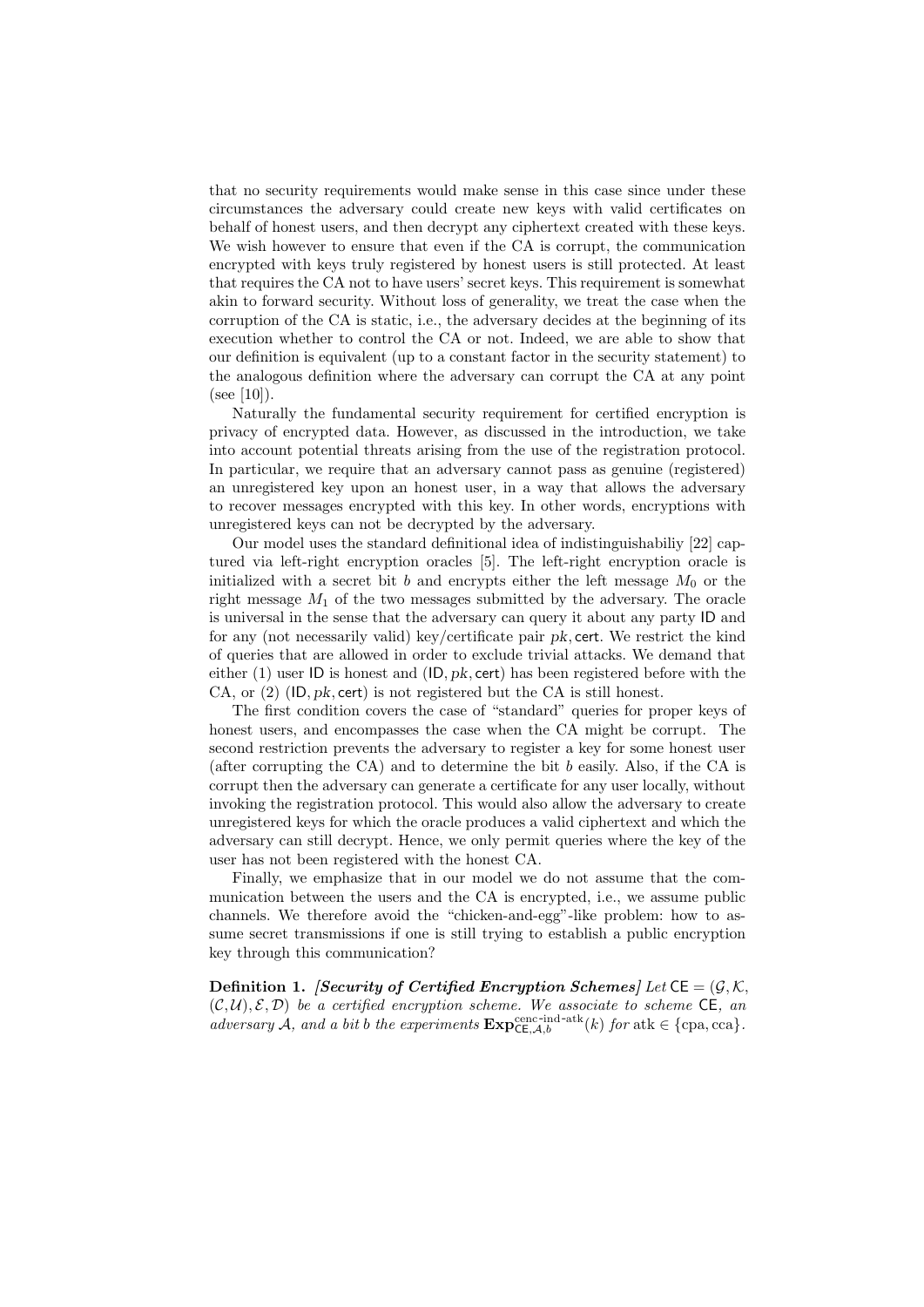In both experiments A is given as input  $I \stackrel{\$}{\leftarrow} \mathcal{G}(1^k)$ . The experiment maintains two virtual arrays RegListPub, RegListSec used to store public and secret information pertaining to users (respectively). We note that A knows the elements of RegListPub but not those of RegListSec. Also the adversary has access to all transcripts of the protocols executed during the experiment.

- Corruption of certification authority: First,  $A$  decides if to corrupt the CA. If so, A chooses the key pk<sub>CA</sub> of the CA, else pk<sub>CA</sub> is generated via (pk<sub>CA</sub>, sk<sub>CA</sub>)  $\xleftarrow{\$}$  $\mathcal{K}(I)$  and given to A.
- Registering keys of users: During the experiment,  $\mathcal A$  can specify a user ID from the set of identities, to initiate a run of the public-key registration protocol with the honest or corrupt certification authority. If this is the first time the user ID is activated then A first decides whether to corrupt this user or not. In the execution with the CA we assume wlog. that at least one party is honest. At the end of the execution, when  $\mathcal C$  outputs values (ID, pk, cert) and  $\mathcal U$ outputs (possibly different) values  $\overline{(ID', pk', sk', cert')}$ , we store  $\overline{(ID', pk', cert')}$ in RegListPub and  $(ID', pk', sk', cert')$  in RegListSec if U is honest, or merely (ID, pk, cert) in RegListPub if only  $\mathcal C$  is honest. If one of the parties is dishonest or stops prematurely then  $\perp$  is stored in the corresponding array. Notice that all steps in the experiment, including steps of this interactive protocol may be arbitrarily interleaved.
- Encryption queries: A can query  $\mathcal{UE}_{\mathsf{CE}}(b, pk_{\mathsf{CA}}, \cdot, \cdot)$ , a universal left-right encryption oracle. It takes as input a tuple (ID, pk, cert) and two messages  $M_0, M_1 \in \text{MsgSp}(I)$  of equal length and returns a ciphertext  $C \stackrel{\$}{\leftarrow} \mathcal{E}(I\mathsf{D}, p\mathsf{k}, \mathsf{d})$ cert,  $pk_{CA}$ ,  $M_b$ ). We impose the restriction that user ID is honest and at this point (ID, pk, cert) is listed in RegListPub, or that the certification authority is still honest but (ID, pk, cert) does not appear in RegListPub at this point.
- Decryption queries: In experiment  $\mathbf{Exp}_{\mathsf{CE},\mathcal{A},b}^{\text{cenc-ind-cca}}(k)$  the adversary is also given access to a universal decryption oracle  $\mathcal{UD}_{\mathsf{CE}}(pk_{\mathsf{CA}}, \dots)$  which has access to the array RegListSec. The queries to the oracle are tuples (ID, pk, cert, C) where we require that C has not been previously returned by oracle  $\mathcal{UE}_{\mathsf{CE}}(b)$ ,  $pk_{CA}, \dots$ ) as answer to some query ((ID, pk, cert),  $M_0, M_1$ ). If (ID, pk, sk, cert) occurs in RegListSec the oracle returns  $\mathcal{D}(\mathsf{ID}, \mathsf{sk}, \mathsf{cert}, \mathsf{pk}_{\mathsf{CA}}, C)$ ; otherwise, it returns ⊥.

The adversary eventually stops and outputs a guess bit d which is also considered to be the output of the experiment. For atk  $\in \{cpa, cca\}$  the adversary's advantages in attacking the scheme are defined as follows.

 $\mathbf{Adv}_{\mathsf{CE},\mathcal{A}}^{\text{cenc-ind-atk}}(k) = \Pr[\mathbf{Exp}_{\mathsf{CE},\mathcal{A},1}^{\text{cenc-ind-atk}}(k) = 1] - \Pr[\mathbf{Exp}_{\mathsf{CE},\mathcal{A},0}^{\text{cenc-ind-atk}}(k) = 1]$ .

CE is said to be IND-CPA (resp. IND-CCA) secure if the corresponding advantage of any  $\text{poly}(k)$ -time adversary A is negligible.

"TRADITIONAL" CERTIFIED ENCRYPTION SCHEMES. We confirm that the classical approach of using signature-based certificates for the encryption scheme yields a secure certified encryption scheme. We show this to be the case even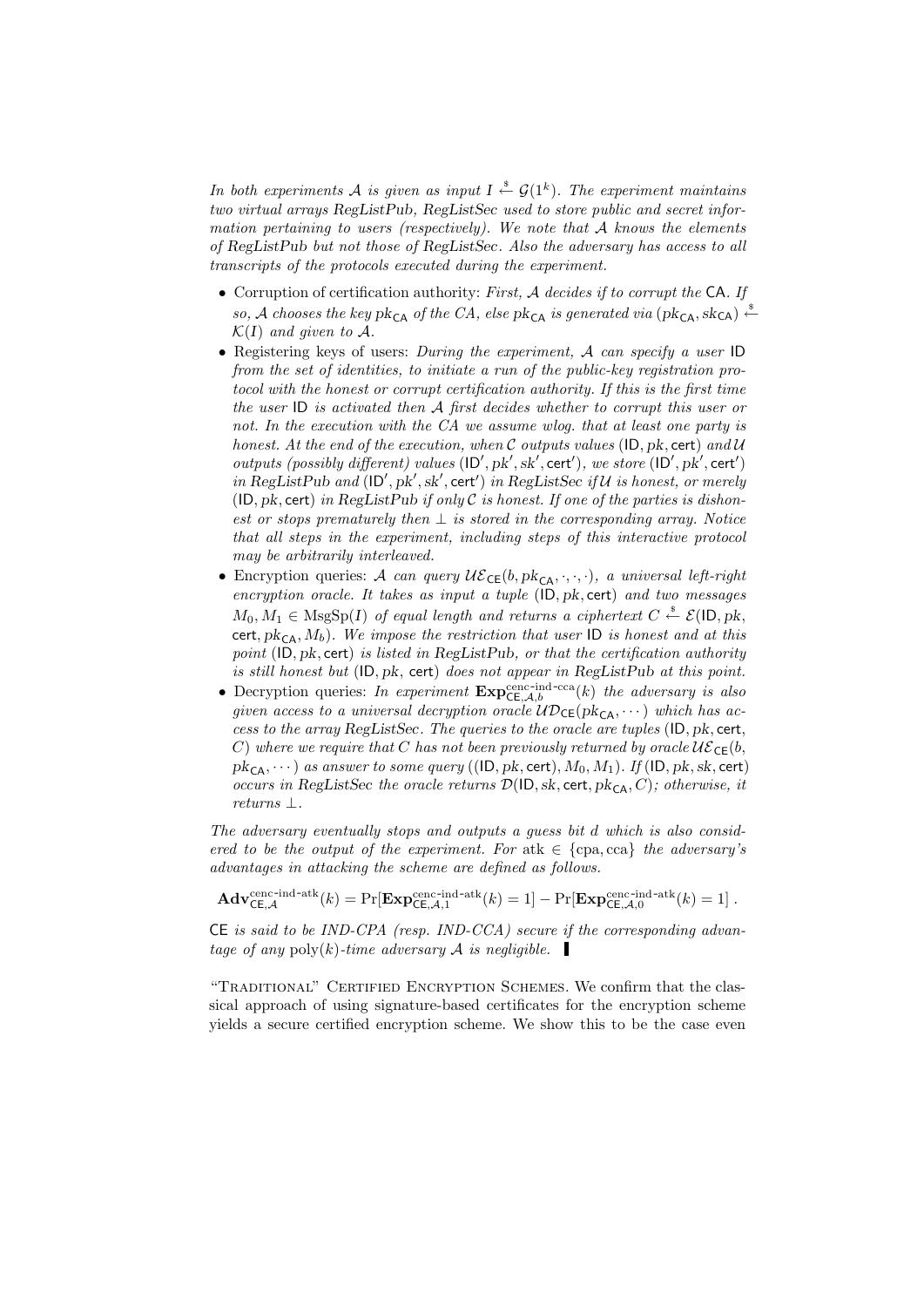when during a public key registration a user does not prove that it knows the corresponding secret key. The schemes that we use in our construction satisfy standard security notions (see the full version [10] for precise definitions of syntax and security). We now give the scheme (Construction 31) and state our security result (Theorem 1). The proof is in the full version [10].

Construction 31 [Traditional Certified Encryption Scheme] Let  $DS =$  $(\mathcal{SG}_s, \mathcal{SK}_s, \mathcal{S}_s, \mathcal{V}_s)$  be a digital signature scheme, and  $AE = (\mathcal{EG}_e, \mathcal{EK}_e, \mathcal{E}_e, \mathcal{D}_e)$ be an asymmetric encryption scheme. Define  $\mathsf{TCE} = (\mathcal{EG}, \mathcal{K}, (\mathcal{C}, \mathcal{U}), \mathcal{E}, \mathcal{D})$ :

- Parameter generation: Algorithm  $\mathcal{EG}(1^k)$  executes  $I_s \stackrel{\hspace{0.1em}\mathsf{\scriptscriptstyle\$}}{\leftarrow} \mathcal{SG}_s(1^k)$ ,  $I_e \stackrel{\hspace{0.1em}\mathsf{\scriptscriptstyle\$}}{\leftarrow}$  $\mathcal{EG}_e(1^k)$  and outputs  $I = (I_s, I_e)$ .
- Key generation: Algorithm K generates a key pair  $(pk_{CA}, sk_{CA}) \stackrel{\$}{\leftarrow} \mathcal{SK}_s(I_s)$ .
- Registration: In order to register a key user, ID first generates a key pair  $(pk, sk) \stackrel{\$}{\leftarrow} \mathcal{EK}_e(I_e)$  and sends  $(ID, pk)$  to C who computes  $s \stackrel{\$}{\leftarrow} S_s(sk_{CA}, ID||pk)$ and outputs (ID,  $pk, s$ ). The user sets cert = s and outputs (ID,  $pk, sk$ , cert).
- *Encryption:* To encrypt a message  $M$  under identity  $|D|$ , public key  $pk$ , certificate cert and key  $pk_{CA}$  the encryption algorithm  $\mathcal E$  first verifies with  $\mathcal V_s$ that cert is a valid signature for  $|D||pk$  under key  $pk_{CA}$ . If not then return ⊥. Else compute  $C \stackrel{\text{s}}{\leftarrow} \mathcal{E}_e(pk, M)$  and return C.
- Decryption: To decrypt a ciphertext C with (ID, sk, cert) and  $pk_{CA}$  run algorithm  $\mathcal{D}_e(\mathit{sk}, C)$  and return the answer.

Theorem 1. Let DS be a secure signature scheme and let AE be an IND-CPA secure (resp. IND-CCA secure) encryption scheme. Then the certified encryption scheme in Construction 31 is IND-CPA secure (resp. IND-CCA secure).

The proof idea is as follows. We turn a successful adversary  $A$  on the certified encryption scheme into an adversary  $\mathcal{B}_{AE}$  on the underlying encryption scheme. This algorithm  $\mathcal{B}_{AE}$  tries to guess in advance which of the registered keys adversary  $A$  will use to break the security of the certified scheme. This simulation works as long as adversary  $A$  does not use an unregistered but valid key, in which case we derive a successful attack on the signature scheme used in the certification procedure.

EFFICIENT CERTIFIED ENCRYPTION SCHEME. In the sequel we present our ElGamal-based encryption scheme with implicit certificates. We show that if the computational Diffie-Hellman problem is hard (see [10] for a precise statement of this assumption), our scheme guarantees IND-CCA security. At the same time, the efficiency of our scheme is close to that of the basic ElGamal encryption without certificate verifications. The security of the following construction is captured by Theorem 2. Its security is also provided in [10].

The idea of our scheme is to let the CA issue certificates in forms of Schnorr signatures for identity ID and to use these values for a CCA2-version of the ElGamal encryption. That is, for the CA's public key  $pk_{CA} = Z = g^z$  the CA hands the user the values  $R = g^r$  and  $\log_g RZ^c$  for  $c = H(R, \mathsf{ID})$ . To send the user encrypted messages one uses the value  $RZ<sup>c</sup>$  as the public ElGamal key, and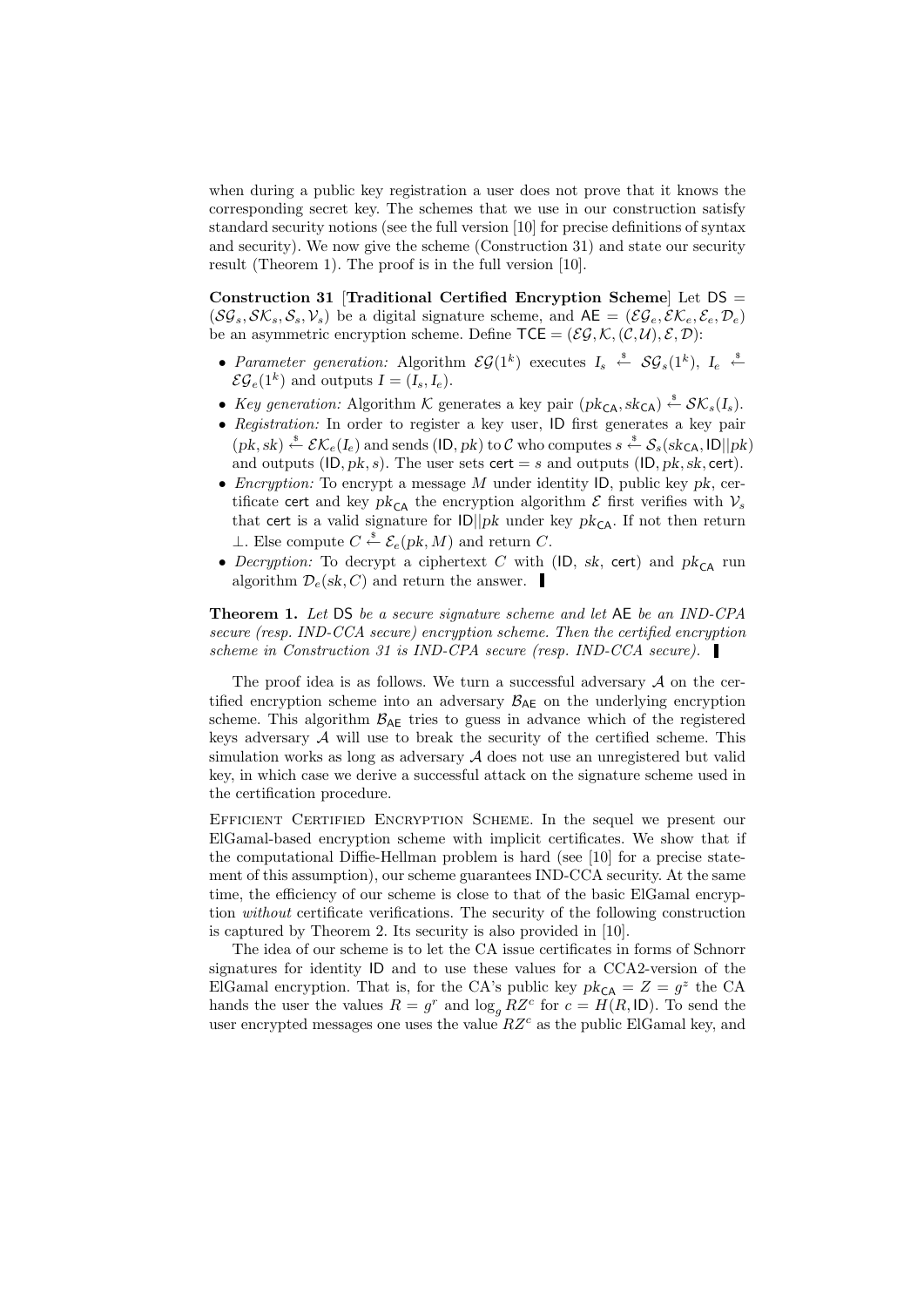the user can decrypt with his decryption key  $sk = \log_g RZ^c$ . Below we use a slightly different variant in which the user contributes to the Schnorr signature via a random value  $S = g^s$ , in order to deny the CA knowledge of the decryption key.

Construction 32 [Certified ElGamal Encryption] We construct the certified ElGamal encryption scheme  $CE = (\mathcal{EG}, \mathcal{EK}, (\mathcal{C}, \mathcal{U}), \mathcal{E}, \mathcal{D})$  as follows:

- Parameter generation: Algorithm  $\mathcal{EG}$  on input  $1^k$  generates a (description of a) group G of prime order  $q = q(k)$ , as well as a generator g of this group. Let  $2^k \le q < 2^{k+1}$ . Algorithm  $\mathcal{EG}$  also picks (descriptions of) hash functions  $F = \{0,1\}^* \to \mathbb{Z}_q$ ,  $G : \{0,1\}^* \to \{0,1\}^{t+k}$ ,  $H : \{0,1\}^* \to \mathbb{Z}_q$ . It returns  $I = (\mathcal{G}, q, g, F, G, H)$ . The associated message space is  $\{0, 1\}^t$ . These parameters are given to all parties and algorithms as additional input.
- Key generation: Algorithm  $\mathcal{EK}$  on input I selects  $z \stackrel{\hspace{0.1em}\mathsf{\scriptscriptstyle\$}}{\leftarrow} \mathbf{Z}_q$  and computes  $Z = g^z$ . It returns  $(pk_{CA}, sk_{CA}) = (Z, (Z, z)).$
- Key registration: The pair  $(C, U)$  of interactive algorithms is defined by the following steps. C gets as input  $sk_{CA} = (Z, z)$ , while U gets some identity ID and  $pk_{CA} = Z$ . The authority C first picks  $r \stackrel{\$}{\leftarrow} \mathbf{Z}_q$ , computes  $R = g^r$ and and sends R to U. User U chooses  $s \stackrel{s}{\leftarrow} \mathbf{Z}_q$ , computes  $S = g^s$  and sends  $(S, \mathsf{ID})$  back to C. Upon receiving  $(S, \mathsf{ID})$  algorithm C sets  $c = H(R, S, \mathsf{ID})$  and  $y = r + cz \mod q$ . Let  $pk = (R, S)$  and cert  $= \varepsilon$  be empty. C returns  $(R, y)$ to U and outputs (ID, pk, cert). U verifies that  $g^y = RZ^c$  for  $c = H(R, S, \mathsf{ID})$ , computes  $sk = s + y \mod q$  and outputs (ID, pk, sk, cert). Note that  $sk =$  $\log_g RSZ^c$ .
- Encryption: For input ID,  $pk = (R, S)$ , cert =  $\varepsilon$ ,  $pk_{CA} = Z$  and message  $M \in \{0,1\}^t$  the encryption algorithm picks  $\alpha \stackrel{\hspace{0.1em}\mathsf{\scriptscriptstyle\$}}{\leftarrow} \{0,1\}^k$ , computes  $a =$  $F(\mathsf{ID}, p\mathsf{k}, \mathsf{cert}, \alpha \vert | M), A = g^a \text{ and } B = G(\mathsf{ID}, p\mathsf{k}, \mathsf{cert}, (RSZ^c)^a) \oplus \alpha \vert | M$ where  $c = H(R, S, \mathsf{ID})$ . It outputs  $C = (A, B)$ .
- Decryption: For input ID, sk, cert =  $\varepsilon$ ,  $pk_{CA} = Z$  and  $C = (A, B)$  the decryption algorithm computes  $\alpha||M = B \oplus G(D, pk, cert, A^{sk})$  and verifies that  $A = g^{F(\text{ID},pk, \text{cert}, \alpha||M)}$ . In this case it returns M, else it returns  $\perp$ .

**Theorem 2.** Suppose that the parameter generator  $\mathcal{EG}$  in the encryption scheme in Construction 32 generates CDH-secure groups, and that  $F, G, H$  are modeled as random oracles. Then the scheme CE in Construction 32 is IND-CCA secure in the random oracle model.

The efficiency of our scheme is comparable to the one of regular ElGamal encryption *without* certificate verification. With the square-and-multiply exponentiation method, basic ElGamal encryption without certification needs 3k expected multiplications, our scheme based on implicit certificates requires  $3.25k$ multiplications on the average, whereas regular ElGamal encryption with explicit Schnorr signature certificates would require 4.75k expected modular multiplications.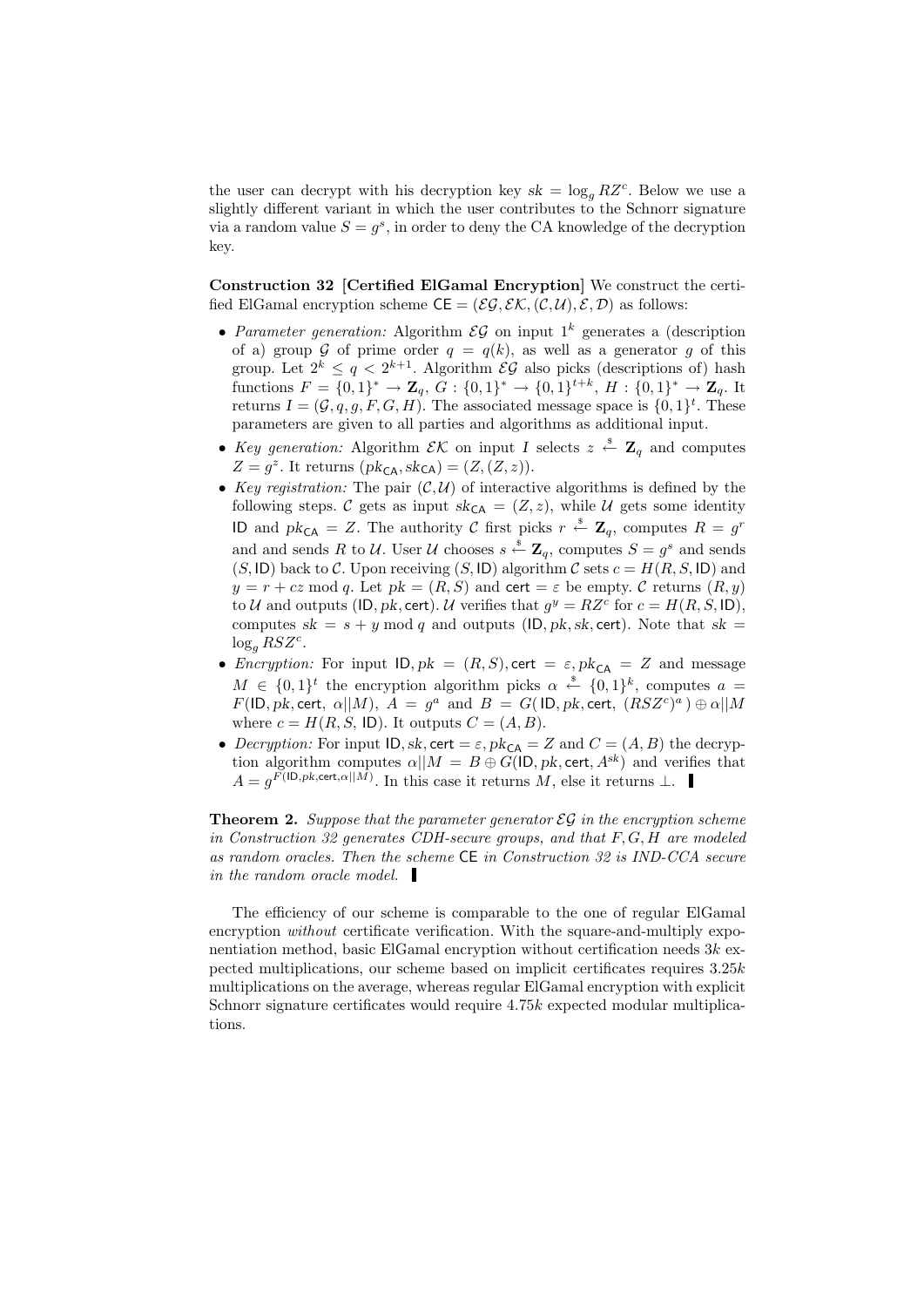## 4 Secure Signatures in Public-Key Infrastructures

SYNTAX OF CERTIFIED-SIGNATURE SCHEMES. A certified-signature scheme is a tuple  $CS = (SG, K, (C, U), S, V)$ , where the constituent algorithms run in polynomial time and are defined as follows.

- Algorithms  $\mathcal{SG}, \mathcal{K}$  and registration protocol  $(\mathcal{C}, \mathcal{U})$  are as in the definition of certified encryption schemes (here,  $\mathcal{SG}$  replaces  $\mathcal{EG}$ ).
- $S$  is a (possibly) randomized *signing* algorithm. It takes input an identity ID, a secret key sk, a certificate cert, the authority's public key  $pk_{CA}$  and a message  $M \in \{0,1\}^*$ , and outputs a signature  $\sigma$ .
- $V$  is a deterministic *verification* algorithm. It takes input an identity ID, a public key pk, a certificate cert, a public key  $pk_{CA}$ , a message M and a signature  $\sigma$ , and outputs 0 or 1. In the latter case, we say that  $\sigma$  is a valid signature for M relative to  $(ID, pk, cert, pk_{CA}).$

We require that for all  $M \in \{0,1\}^*$  and all users ID, if  $(pk, sk)$  is a key pair for user ID with cert, i.e.,  $((ID, pk, cert), (ID, pk, sk, cert)) \xleftarrow{\$} (\mathcal{C}(sk_{CA}), \mathcal{U}(ID, pk_{CA}))$ for  $(pk_{CA}, sk_{CA})$  generated by  $\mathcal{K}(I)$  and I output by  $\mathcal{G}(1^k)$ , then, for verification,  $\mathcal{V}(\mathsf{ID}, \allowbreak pk, \allowbreak \mathsf{cert}, \allowbreak pk_{\mathsf{CA}}, \allowbreak M, \mathcal{S}(\mathsf{ID}, \allowbreak sk, \allowbreak \mathsf{cert}, \allowbreak pk_{\mathsf{CA}}, \allowbreak M)) = 1.$ 

SECURITY OF CERTIFIED-SIGNATURE SCHEMES. Our model is for the basic setting outlined in Section 2. Users register public-keys by interacting with a certification authority on public, authenticated channels. After registration, parties can sign messages using the secret keys associated to the public key the have registered. Signatures can then be verified, and we emphasize that the verification process involves both the public key of the CA and that of the user.

We consider again a powerful adversary whose capabilities combine the more standard chosen-message attacks with additional capabilities specific to our setting. The adversary attempts a forgery by outputting a user identity, a public key, a message and a signature. Roughly, the adversary wins if the signature is valid with respect to the chosen public key, and either (1) the honest user has registered the public key and has not priorly signed the message, (2) the public key has not been registered, or (3) the same public key has been registered by a different (honest) user. Condition (1) corresponds to the notion of existential unforgeability [23] for standard digital signature schemes, and we require that it holds even if the CA is corrupt. Condition (2) guarantees that signatures for keys that are not bound to identities of the users (i.e., "outside of the PKI") are not valid. Condition (3) prevents attacks where for example a malicious user claims authorship of a message signed by another user.

Definition 2. [Security of Certified-Signature Schemes] Let  $CS = (SG, \mathcal{K}, \mathcal{L})$  $(C, U), S, V$ ) be a certified-signature scheme. We associate to scheme CS, an adversary A, and security parameter k an experiment  $\text{Exp}_{\mathsf{CS},\mathcal{A}}^{\text{cs-uf}}(k)$ . The experiment maintains arrays RegListPub, RegListSec which are as in the experiments defining security for certified encryption schemes. In the beginning of the experiment, public parameters are generated via  $I \stackrel{\$}{\leftarrow} \mathcal{G}(1^k)$  and are given as input to the adversary, and then, A can make the following requests or queries: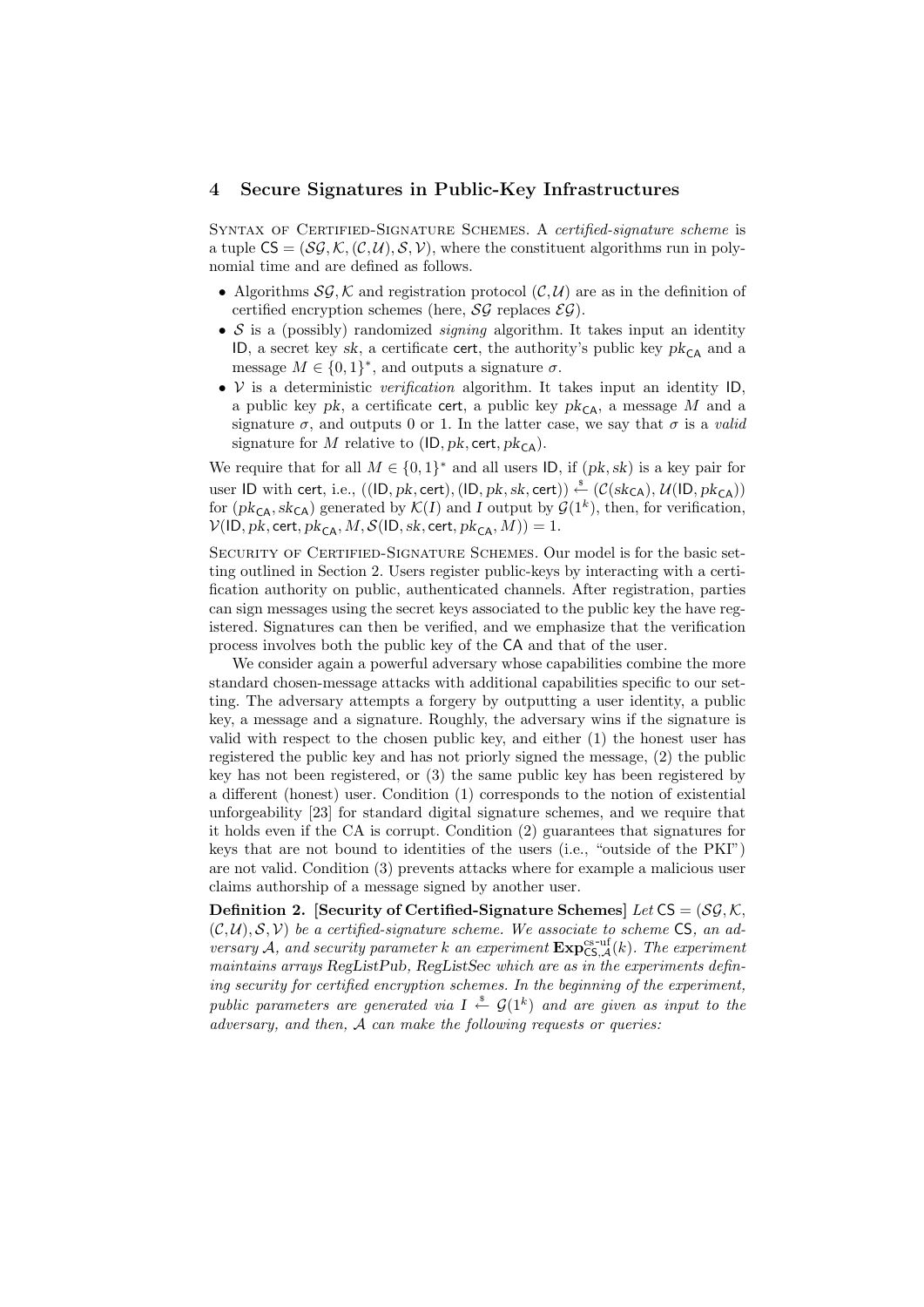- Corruption of certification authority: This stage is as in the experiment defining the security of certified encryption.
- Registering keys of users: This is handled as in the model for defining security of certified encryption.
- Signature queries: A can make signature requests to a universal signing oracle  $\mathcal{US}^{pk}_{\mathsf{CS}}$  : on a query (ID, pk,  $\mathsf{cert}, M)$  the oracle verifies that user ID is honest, and if so it looks up the corresponding entry (ID, pk,sk, cert) in RegListSec and returns to A a signature  $S(\mathsf{ID}, \mathsf{sk}, \mathsf{cert}, \mathsf{pk}_{\mathsf{CA}}, M)$ . Otherwise, the answer of the oracle is  $\perp$ .

Eventually, A stops and outputs an attempted forgery (ID, pk, cert,  $M, \sigma$ ). The experiment returns 1 if  $V$ (pk<sub>CA</sub>, ID, pk, cert,  $M, \sigma$ ) = 1 and the following conditions are satisfied (otherwise it returns 0):

- 1. ID is honest, and no valid signing query  $(\mathsf{ID}, \mathrm{pk}, \mathsf{cert}', M)$  was made for any  $cert', or$
- 2. CA is honest and  $(ID, pk, cert') \notin RegListPub, for any cert' (i.e. the user)$ ID never registered the key pk), or
- 3. CA is honest and  $\mathsf{ID}', pk, \mathsf{cert}'$   $\in \text{RegListPub}$  for some honest user  $\mathsf{ID}' \neq$ ID (i.e. some honest user registered pk),

We define the advantage of adversary A as

$$
\mathbf{Adv}_{\mathsf{CS},\mathcal{A}}^{\mathrm{cs-uf}}(k) = \Pr\left[\ \mathbf{Exp}_{\mathsf{CS},\mathcal{A}}^{\mathrm{cs-uf}}(k) = 1 \right].
$$

We say that CS is a secure certified-signature scheme if the function  $\mathbf{Adv}^{\text{cs-uf}}_{\text{CS},\mathcal{A}}(\cdot)$ is negligible for all poly(kl-time adversaries  $\mathcal{A}$ .

"TRADITIONAL" CERTIFIED SIGNATURE SCHEMES. Here we analyze the traditional approach to certified signatures, where the public-keys of users are certified by the certification authority using a a digital signature scheme. In turn, users produce signatures by using the secret keys associated with their certificated public-keys. Signature verification consist in verifying the signature of the user and the validity of the certificates for the users' public-keys. An interesting aspect that we clarify is that proofs of knowledge of the secret key associated to the public key of the user are not necessary to ensure security of the scheme. We show that simply signing a designated message in a proof of possession is sufficient for security. We now give the scheme (Construction 41) and state our security result (Theorem 3). The proof is in [10], along with the concrete security result.

Construction 41 [Traditional Certified Signature Scheme] Let  $DS =$  $(SG, \mathcal{SK}, \mathcal{S}_1, \mathcal{V}_1)$  be a digital signature scheme<sup>4</sup>. The first two algorithms of a certified-signature scheme  $TCS = (G, \mathcal{K}, (C, \mathcal{U}), S, \mathcal{V})$  are those of DS, and the rest of polynomial time algorithms are defined as follows.

<sup>4</sup> For simplicity we consider a case when the certification authority and a user use a single signature scheme. The definition and other results can be easily modified to accommodate a case when different signatures are used by the parties.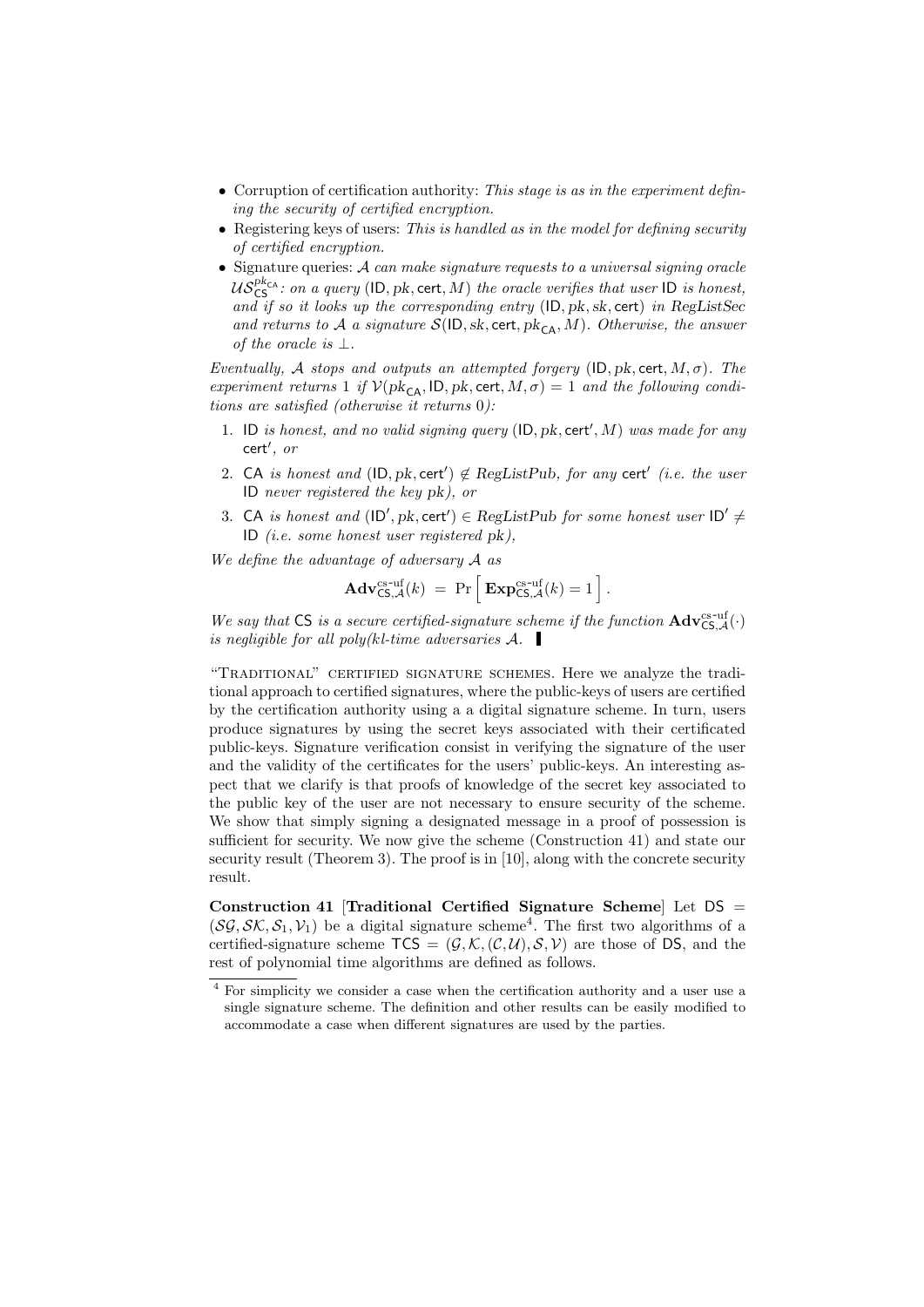- Parameter and key generation:  $\mathcal{G} \equiv \mathcal{SG}, \mathcal{K} \equiv \mathcal{SK}.$
- Registration: To register pk, a user ID sends pk to the CA. CA sends to the user a random "challenge" message<sup>5</sup>  $M' \stackrel{\$}{\leftarrow} \{0,1\}^k$ . The user computes  $\sigma' \stackrel{\$}{\leftarrow}$  $\mathcal{S}(sk, 0||M')$  and sends it to CA. If  $\mathcal{V}(pk, 0||M', \sigma') = 1$  then CA computes cert  $\stackrel{\text{s}}{\leftarrow} S(\text{sk}_{CA}, (\text{ID}, \text{pk}))$ , sends cert to the user and outputs (ID, pk, cert). The user outputs  $(ID, pk, sk, cert)$ .
- Signing: S on input (ID, sk, cert,  $pk_{CA}$ , M) outputs  $\sigma \stackrel{\text{*}}{\leftarrow} S_1(\text{sk}, 1||M)$ .
- Verification: V takes (ID, pk, cert,  $pk_{CA}$ ,  $M$ ,  $\sigma$ ). It outputs 1 iff  $\mathcal{V}_1(pk_{CA},(ID, pk))$ , cert) = 1 and  $V_1(pk, 1||M, \sigma) = 1$ .

**Theorem 3.** Let  $DS = (SG, SK, S, V)$  be a digital signature scheme. Then if DS is secure (existentially unforgeable under chosen-message attack), then TCS is a secure certified signature scheme.

The proof idea is to transform an attacker against the certified signature scheme into one against the underlying signature scheme (by guessing the right target key in advance). It is not hard to see that each successful attack on the certified scheme (new signatures under keys of honest users, generating an unregistered but valid key, and registering keys of honest users under different names) immediately yields a forgery for the signature scheme.

Efficient certified signature schemes. Here we give a construction of an efficient, provably secure certified signature scheme based on Schnorr signatures. Its security, captured by Theorem 4, is based on the discrete logarithm assumption (a precise definition is given in [10]). The idea is similar to the encryption case, where the CA issued Schnorr signatures to be used as the secret and public ElGamal keys by users, only this time we let the users deploy the key pairs for Schnorr signatures themselves.

Construction 42 [Schnorr-based Certified Signature Scheme] We define scheme  $CS = (SG, K, (C, U), S, V)$  by the algorithms:

- Parameter generation: Algorithm  $SG$  on input  $1^k$  generates a (description of a) group G of prime order  $q = q(k)$ , as well as a generator g of this group. Let  $2^k \le q < 2^{k+1}$ . Algorithm  $\mathcal{SG}$  also picks (descriptions of) hash functions  $G: \{0,1\}^* \to \mathbb{Z}_q$ ,  $H: \{0,1\}^* \to \mathbb{Z}_q$ . It returns  $I = (\mathcal{G},q,g,G,H)$ . These parameters are given to all parties and algorithms as additional input.
- Key generation: Algorithm  $\mathcal{EK}$  on input I selects  $z \stackrel{\hspace{0.1em}\mathsf{\scriptscriptstyle\$}}{\leftarrow} \mathbf{Z}_q$  and computes  $Z = g^z$ . It returns  $(pk_{CA}, sk_{CA}) = (Z, (Z, z)).$
- Key registration: The pair  $(C, U)$  of interactive algorithms is defined by the following steps. C gets as input  $sk_{CA} = (Z, z)$ , while U gets some identity ID and  $pk_{CA} = Z$ . The authority C first picks  $r \stackrel{\$}{\leftarrow} \mathbf{Z}_q$ , computes  $R = g^r$ and sends R to U. User U chooses  $s \stackrel{s}{\leftarrow} \mathbf{Z}_q$ , computes  $S = g^s$  and sends

<sup>5</sup> We need that all challenge messages be different with overwhelming probability. An alternative approach would be to include a current date and time in the challenge message.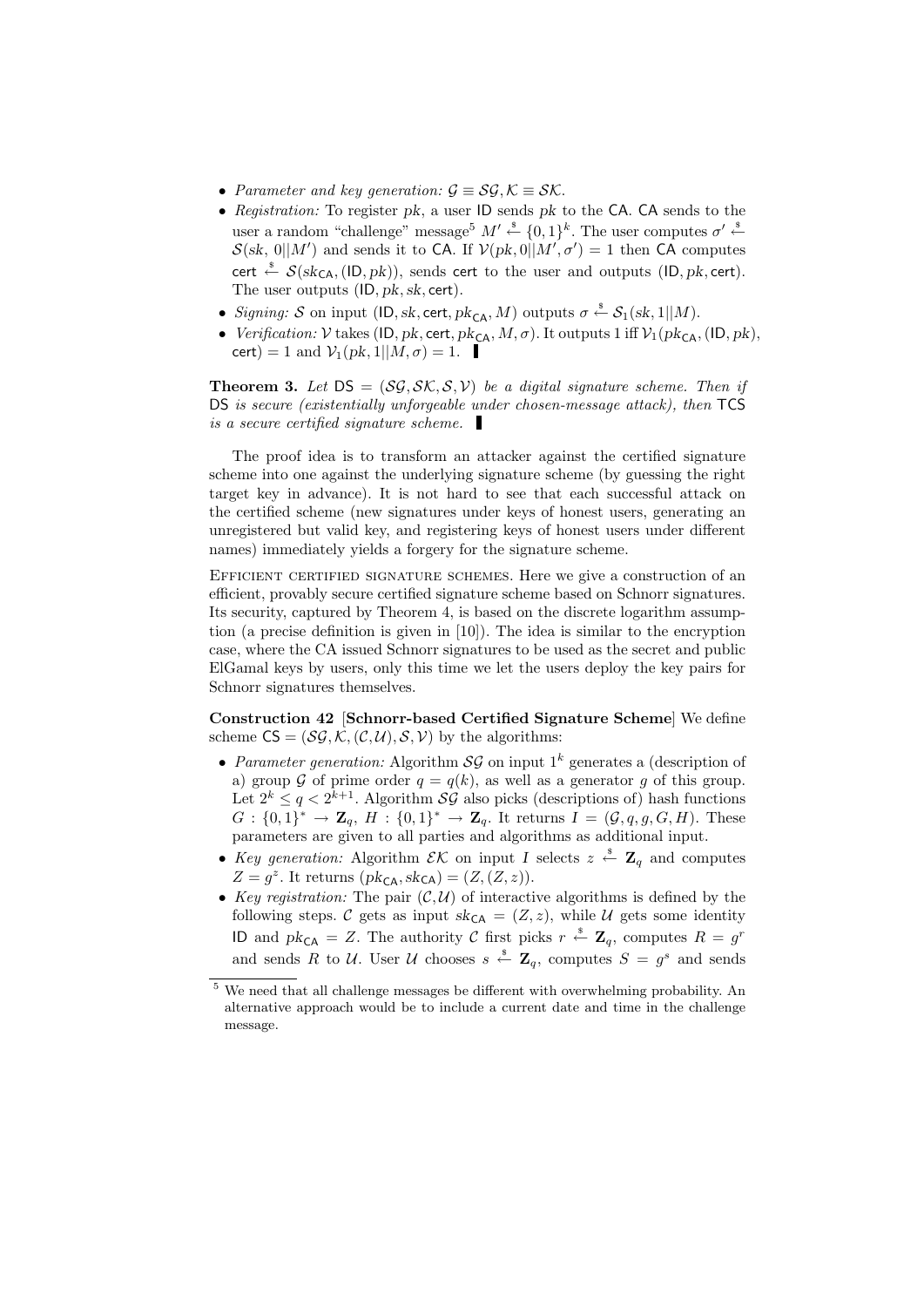$(S, \mathsf{ID})$  back to C. Upon receiving  $(S, \mathsf{ID})$  algorithm C sets  $c = H(R, S, \mathsf{ID})$ and  $y = r + cz \mod q$ . Let  $pk = (R, S)$  and cert  $= \varepsilon$ . C returns  $(R, y)$  to U and outputs (ID, pk, cert). U verifies that  $g^y = RZ^c$  for  $c = H(R, S, \mathsf{ID})$ , computes  $sk = s + y \mod q$  and outputs (ID, pk, sk, cert). Note that  $sk = \log_g RSZ^c$ .

- Signing: For input ID, sk, cert =  $\varepsilon$ ,  $(R, S)$ , certificate  $\varepsilon$  and Z the signing algorithm picks  $a \stackrel{\$}{\leftarrow} \mathbf{Z}_q$  and computes  $A = g^a$  and  $B = a + sk \cdot G(\mathsf{ID}, A, M)$ . The signature is  $\sigma = (A, B)$ .
- Verification: For input ID,  $pk = (R, S)$ ,  $\varepsilon$ ,  $pk_{CA} = Z$ , a message M and a signature  $\sigma = (A, B)$  the verification algorithm outputs 1 if the equation  $g^B = A(RSZ^c)^d$  holds, where  $c = H(R, S, \mathsf{ID})$  and  $d = G(\mathsf{ID}, A, M)$ . Otherwise it outputs 0.

**Theorem 4.** The certified-signature scheme of Construction  $42$  is secure in the random oracle model if the parameter generation algorithm generates DL-secure groups.

For the above scheme, signing is exactly as in standard Schnorr signature schemes and thus as efficient. Verification of a signature, however, now requires on the average only  $1.875k$  modular multiplications with the square-and-multiply method, as opposed to 3.5k modular multiplications as required to verify two separate Schnorr signatures.

# 5 Related Work

Here we review several PKI-related works in the literature and put our results in the context [21, 2, 15, 16, 28, 29, 41, 27, 34, 30, 40, 17, 7, 18, 42, 43, 25, 31].

Gentry [21], Al-Riyami and Paterson [2] and subsequent works [30, 40, 17, 7, 18, 3, 42, 43, 25, 31] recently proposed public-key encryption schemes that do not assume a standard PKI. Similarly to our efficient scheme, certificates are implicit, that is, a sender does not have to verify the certificate before sending an encrypted message, yet only the user who properly registered its public key is able to decrypt. The goals of their schemes and ours, however, differ. The motivation for the works of  $[21, 2, 30, 40, 17, 7, 18, 42, 43, 25, 31]$  is to overcome the main weakness of identity-based encryption (IBE) [39, 12], namely, the requirement that the trusted party called a private key generator (PKG) knows the secret keys of the users, while preserving the advantage of IBE of simplified management of expired and revoked public keys. Gentry also eliminates the requirement of a secure channel between a user and the PKG. On the other hand, the goal of our scheme is to achieve an efficiency improvement over "traditional" discrete-logarithm-based certified encryption schemes and, similar, for certified signature schemes. While our schemes require the key management support of a traditional PKI, they come with computational savings.

Security of implicit certificates in the context of digital signatures had been priorly investigated by Brown, Gallant, and Vanstone [13]. Their security model is only concerned with the certification process and does not consider the usage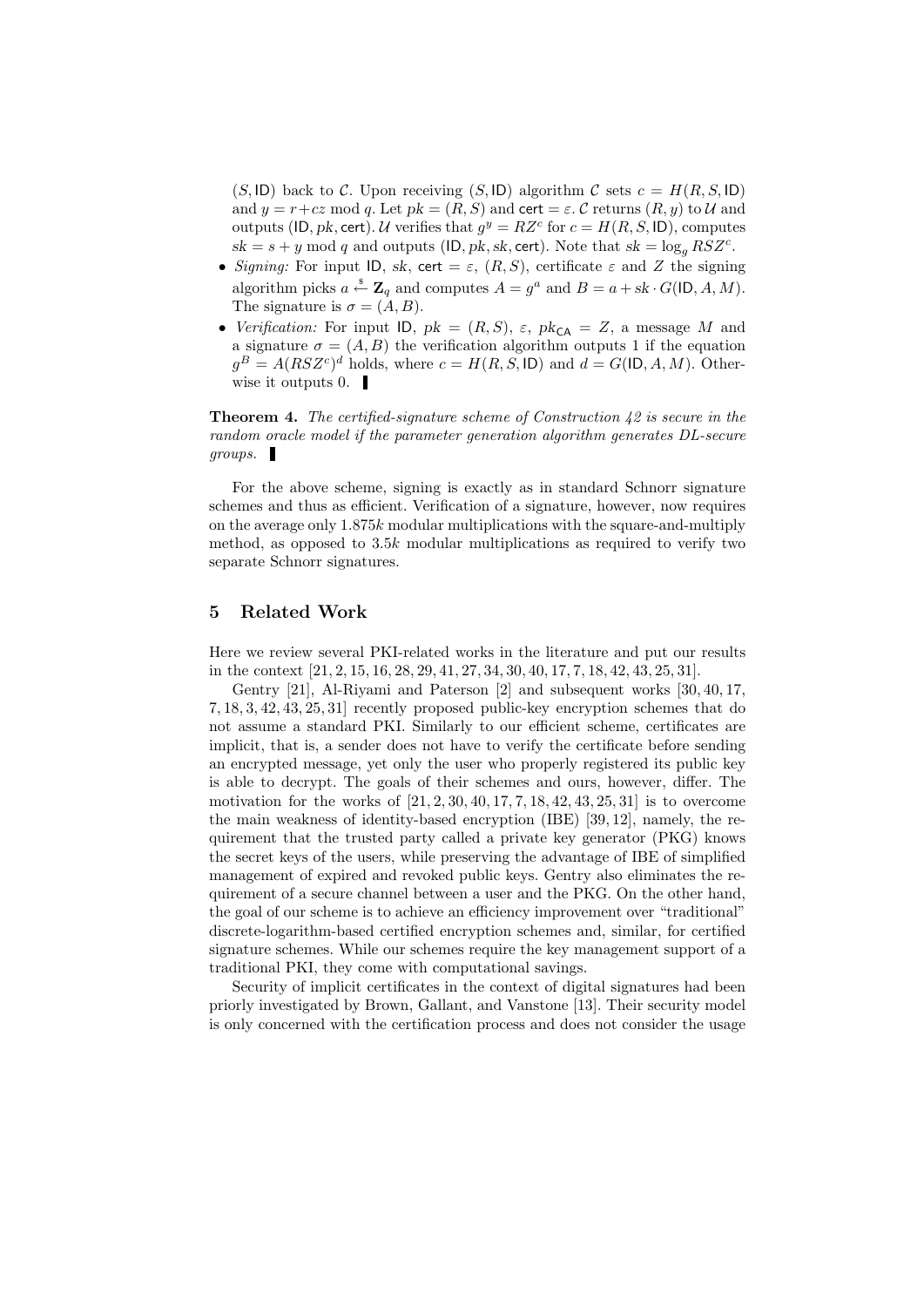of the resulting keys. However, for the particular application analyzed in the paper, the resulting security model (which is strictly weaker and less general than the one we introduce here) appears to suffice.

Canetti [15] recently presented a universally composable certification protocol, that uses traditional signature-based certificates. And while universal composition provides very strong security guarantees, his approach falls again short of investigating the combined certification and encryption or signature process, neither does his model take CA corruptions and the broader adversarial capabilities into account. In contrast to our more efficient solutions based on implicit certificates, alternatives to the traditional approach are not discussed in [15].

Stronger security requirements on signatures are imposed by the model suggested by Menezes and Smart [35] for the use of signatures in the "multi-user setting". Condition (3) of our definition of security for signature schemes is reminiscent of their security requirement. However, the framework proposed in [35] does not explicitly consider the registration protocol.

Since our basic model is concerned with security under one-level of certification, some of the issues specific to hierarchical PKIs do not show up explicitly. When tackling such settings (which naturally arise in practice, e.g. when using PGP [44]), special attention needs to be payed to the trust that parties put in certificate chains, given that one or several of the CAs could have been corrupted. Prior research that could prove useful in extending our framework to these settings include various models for trust in key authenticity [33, 14, 26], quantitative trust evaluation [8], as well as various defenses against multiple CA corruption (e.g. multi-certificate chains [37]).

Our efficient certified encryption scheme resembles the PKI-enabled CA-Oblivious encryption scheme independently proposed by Castelluccia et al. in their recent work [16] as a building block for a secret handshake protocol. The authors analyze their schemes with respect to a significantly weaker security notion, namely one-wayness. Moreover, in their scheme the CA knows the secret keys of the users and is trusted to behave honestly. In their model, it is also assumed that the CA is trusted not to use the knowledge of the secret keys. Moreover, no standard outsider attacks are considered, that is a scheme where an adversary can decrypt messages addressed to the registered users can be proven secure! The authors prove that their scheme satisfies their security notion in the RO model. The authors suggest how to modify the scheme to allow the CA to be less trusted, but the security of the resulting scheme is unclear. It is also suggested in [16] that the scheme can be made IND-CCA secure using the Fujisaki-Okamoto transform [20]. We note, however, that it is not immediate without a new proof that this would work, since the Fujisaki-Okamoto transform can be provably applied to basic encryption schemes that assume a standard PKI with explicit certificates. The primitive of [16] is different; it employs implicit certificates. Therefore, a new security definition and a proof will be necessary to validate this suggestion. On the other hand, our scheme provably satisfies a very strong security definition discussed above, where the CA is only trusted not to register new keys for users without their permission. Our results also show that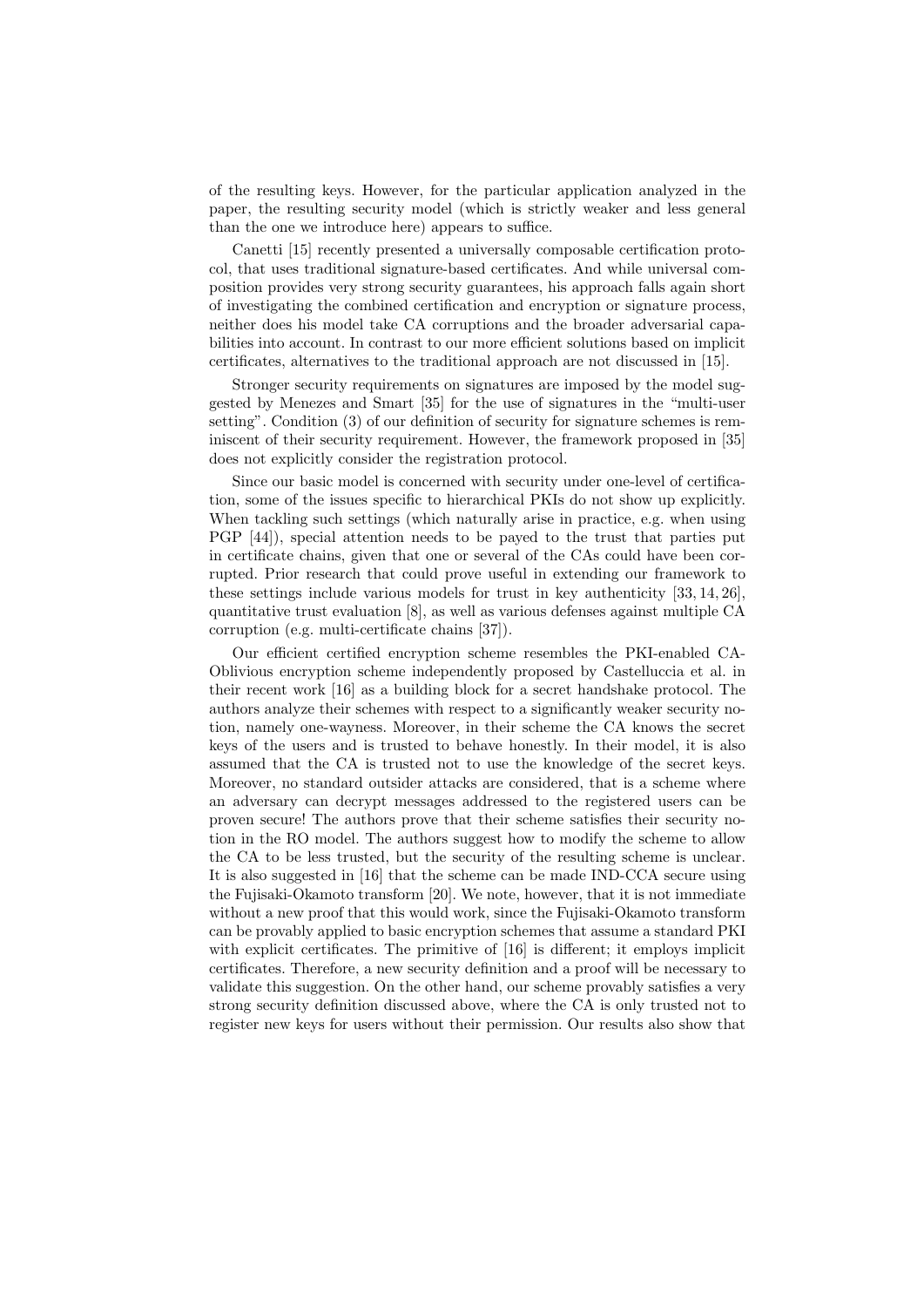the Fujisaki-Okamoto transform is not needed as our scheme is very simple and yet IND-CCA secure.

Our efficient certified signature scheme resembles the proxy signature scheme of Kim, Park and Won [28] and the self-certified signature scheme of Lee and Kim [29]. Unlike our scheme, the proxy signature scheme assumes a PKI where each user already holds a public key and a digital certificate. Neither of these papers provides formal security definitions and analyses. A modification of the proxy signature scheme of [28] has been proven secure in [11], but their proof is for a primitive that differs from ours in that it assumes a PKI, explicit certificates, and involves a different security notion.

## 6 Acknowledgments

Part of the work was done while the authors were at UCSD. Alexandra Boldyreva is supported in part by NSF CAREER award 0545659. Marc Fischlin is supported by the Emmy Noether Program Fi 940/2-1 of the German Research Foundation (DFG). Bogdan Warinschi is supported in part by the ACI Jeunes Chercheurs JC 9005.

## References

- 1. C. Adams and S. Farrell. Internet x.509 public key infrastructure: Certificate management protocols. Work in progress, 2004.
- 2. S. Al-Riyami and K. G. Paterson. Certificateless public key cryptography. In ASIACRYPT, volume 2894 of LNCS, pages 452–473. Springer-Verlag, 2003.
- 3. J. Baek, R. Safavi-Naini, and W. Susilo. Certificateless public key encryption without pairing. In *Information Security (ISC)*, volume 3650 of *LNCS*, pages 134– 148. Springer-Verlag, 2005.
- 4. M. Bellare, A. Boldyreva, and J. Staddon. Multi-recipient encryption schemes: Security notions and randomness re-use. In Public-Key Cryptography (PKC), volume 2567. Springer-Verlag, 2003.
- 5. M. Bellare, A. Desai, E. Jokipii, and P. Rogaway. A concrete security treatment of symmetric encryption. In FOCS '97: Proceedings of the 38th Annual Symposium on Foundations of Computer Science (FOCS '97), page 394, Washington, DC, USA, 1997. IEEE Computer Society.
- 6. M. Bellare and P. Rogaway. Random oracles are practical: a paradigm for designing efficient protocols. In Conference on Computer and Communications Security (CCS). ACM, 1993.
- 7. K. Bentahar, P. Farshim, J. Malone-Lee, and N.P. Smart. Generic constructions of identity-based and certificateless kems. Cryptology ePrint Archive, Report 2005/058., 2005.
- 8. T. Beth, M. Borcherding, and B. Klein. Valuation of trust in open networks. In Computer Security—ESORICS 94 (Lecture Notes in Computer Science 875), pages 3–18. Springer-Verlag, 1994.
- 9. A. Boldyreva. Threshold signatures, multisignatures and blind signatures based on the Gap-Diffie-Hellman-group signature scheme. In Public Key Cryptography (PKC) '03, pages 31–46, 2003.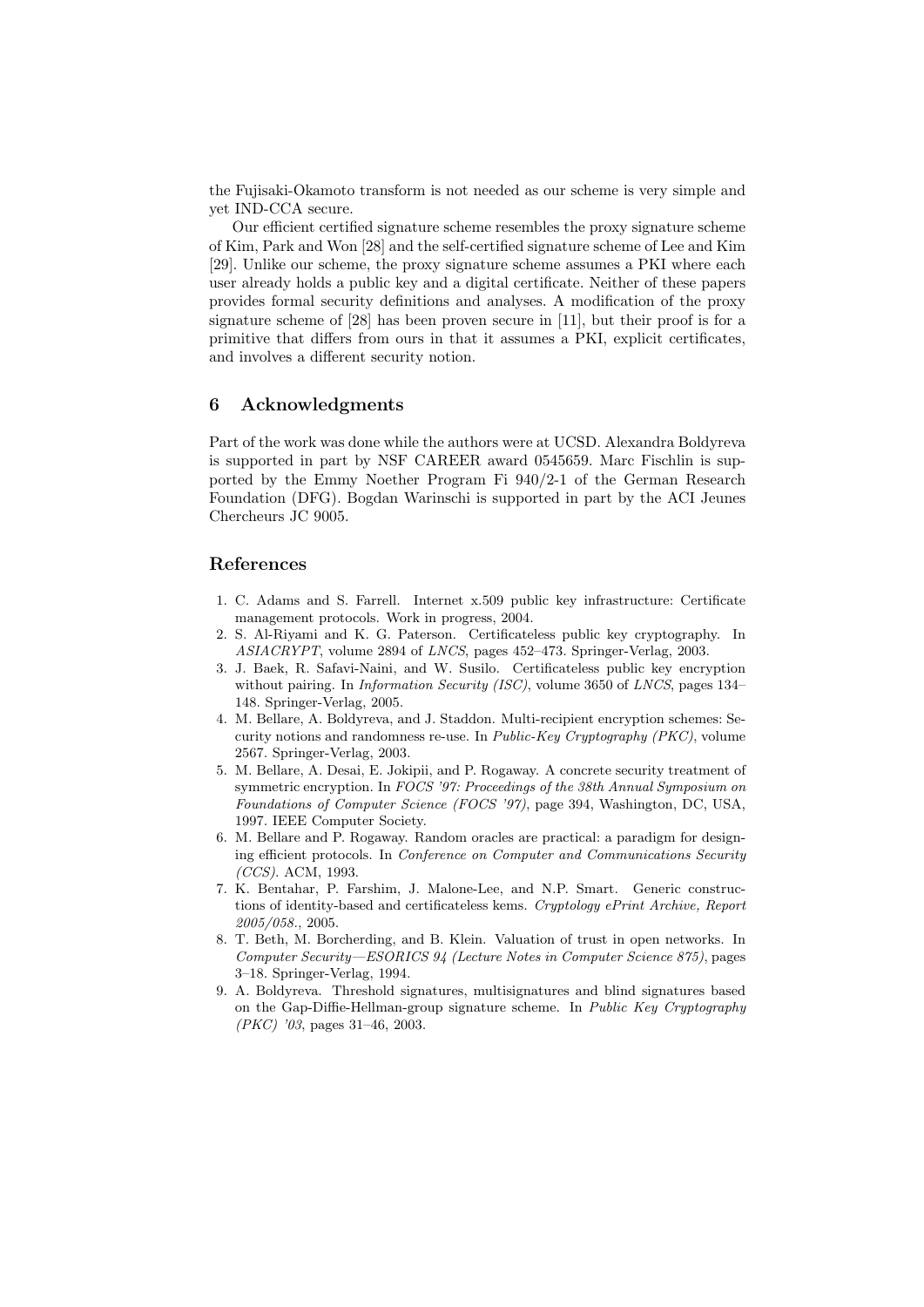- 10. A. Boldyreva, M. Fischlin, A. Palacio, and B. Warinschi. A closer look at PKI: Security and efficiency. A full version of this paper. Available at http: // www-static. cc. gatech. edu/ ~aboldyre/ publications. html , 2007.
- 11. A. Boldyreva, A. Palacio, and B. Warinschi. Secure proxy signaure schemes for delegation of signing rights. Cryptology ePrint Archive, Report 2003/096., 2003.
- 12. D. Boneh and M. Franklin. Identity-based encryption from the Weil pairing. In CRYPTO, volume 2139 of LNCS. Springer-Verlag, 2001.
- 13. D.R. L. Brown, R. P. Gallant, and S. A. Vanstone. Provably secure implicit certificate schemes. In Conference on Financial Cryptography '01, pages 156–165. Springer-Verlag, 2002.
- 14. M. Burmester, Y. Desmedt, and G. Kabatianskii. Trust and security: A new look at the Byzantine generals problem. In R. N. Wright and P. G. Neumann, editors, Network Threats, DIMACS, Series in Discrete Mathematics and Theoretical Computer Science, December 2–4, 1996, vol. 38. AMS, 1998.
- 15. R. Canetti. Universally composable signature, certification, and authentication. In CSFW. IEEE Computer Society, 2004.
- 16. C. Castelluccia, S. Jarecki, and G. Tsudik. Secret handshakes from CA-oblivious encryption. In ASIACRYPT, volume 3329 of LNCS, pages 293–307. Springer-Verlag, 2004.
- 17. Z. Cheng and R. Comley. Efficient certificateless public key encryption. Cryptology ePrint Archive, Report 2005/012., 2005.
- 18. A. W. Dent and C. Kudla. On proofs of security for certificateless cryptosystems. Cryptology ePrint Archive, Report 2005/348., 2005.
- 19. T. ElGamal. A public key cryptosystem and signature scheme based on discrete logarithms. IEEE Transactions on Information Theory, Vol. 31, 1985.
- 20. E. Fujisaki and T. Okamoto. Secure integration of asymmetric and symmetric encryption schemes. In CRYPTO, volume 1666 of LNCS, pages 537–554, 1999.
- 21. C. Gentry. Certificate-based encryption and the certificate revocation problem. In EUROCRYPT, volume 2656 of LNCS, pages 272–293. Springer-Verlag, 2003.
- 22. S. Goldwasser and S. Micali. Probabilistic encryption. Journal of Computer and System Science, 1984.
- 23. S. Goldwasser, S. Micali, and R. L. Rivest. A digital signature scheme secure against adaptive chosen-message attacks. SIAM Journal of Computing, 17(2):281– 308, April 1988.
- 24. J. Herzog, M. Liskov, and S. Micali. Plaintext awareness via key registration. In CRYPTO, volume 2729. Springer-Verlag, 2003.
- 25. B. Hu, D. Wong, Z. Zhang, and X. Deng. Key replacement attack against a generic construction of certificateless signature. In ACISP, volume 4058 of Lecture Notes in Computer Science, pages 235–246. Springer-Verlag, 2006.
- 26. A. Josang. Trust-based decision making for electronic transactions. In Fourth Nordic Workshop on Secure IT Systems (NORDSEC'99), pages 99–105, 1999.
- 27. B. Kaliski. An unknown key-share attack on the mqv key agreement protocol. ACM Transactions on Information and System Security (TISSEC), 4(3):275–288, 2001.
- 28. S. Kim, S. Park, and D. Won. Proxy signatures, revisited. In ICICS. Springer-Verlag, 1997.
- 29. B. Lee and K. Kim. Self-certified signatures. In Indocrypt, volume 2551 of LNCS. Springer-Verlag, 2002.
- 30. Y.-R. Lee and H.-S. Lee. An authenticated certificateless public key encryption scheme. Cryptology ePrint Archive, Report 2004/150., 2004.